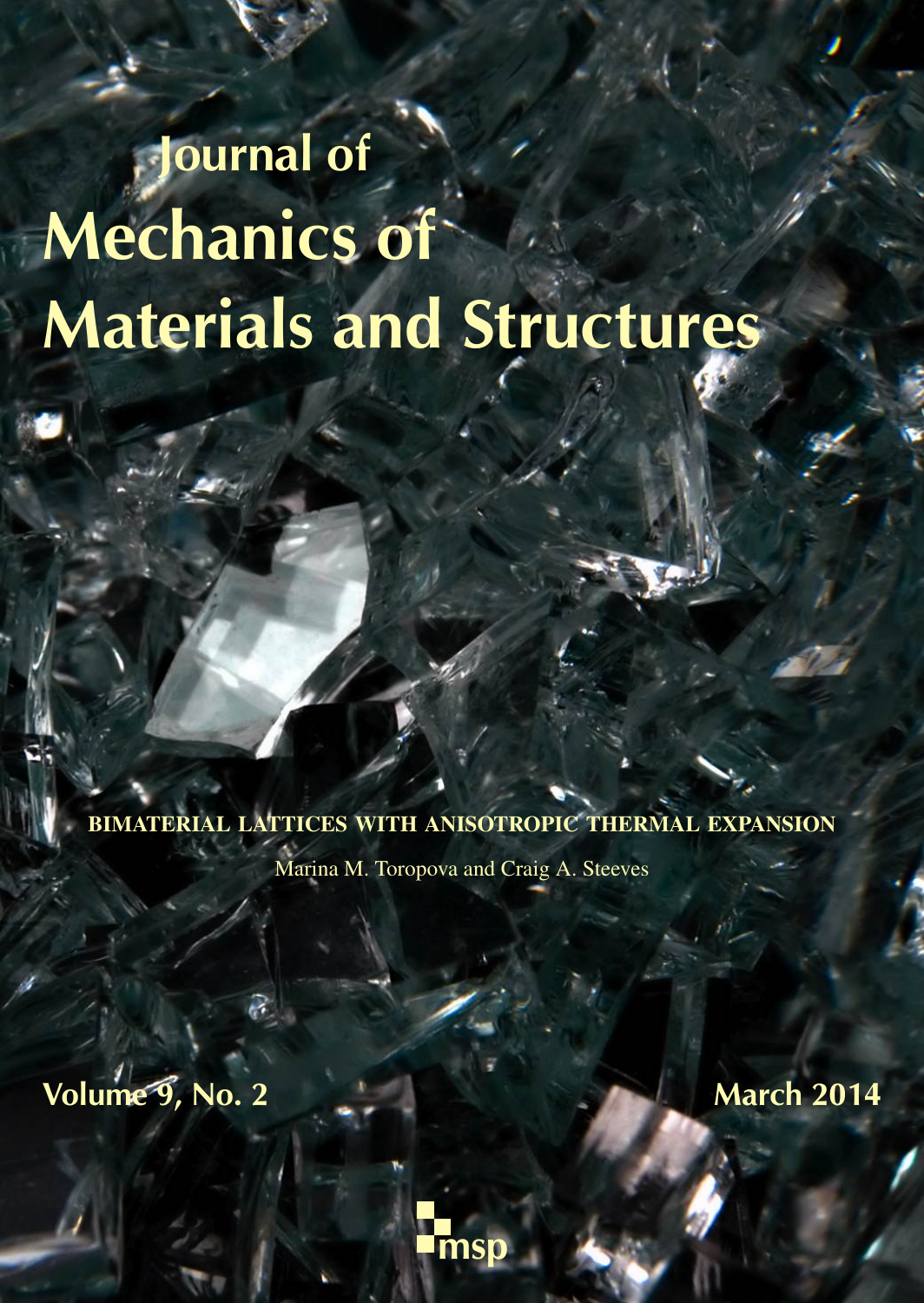

#### <span id="page-1-0"></span>BIMATERIAL LATTICES WITH ANISOTROPIC THERMAL EXPANSION

MARINA M. TOROPOVA AND CRAIG A. STEEVES

Bimaterial lattices with anisotropic thermal expansion consist of nonidentical cells comprising a skewed triangle made of one material surrounding an unskewed triangle made of a second material. The two materials have differing individual coefficients of thermal expansion. The variation in skew angles makes the thermal expansion of the cell anisotropic. Being composed of anisotropic nonidentical cells, the assembled lattice is also anisotropic and can be designed to have different coefficients of thermal expansion on its top and bottom surfaces. Such lattices can be used as transition elements or adapters to avoid thermal-expansion mismatch between two parts of a structure made of materials with different coefficients of thermal expansion and subjected to temperature changes. In the present paper, three nonlinear algebraic equations linking skew angles with the coefficients of thermal expansion in three directions of a cell are derived, the design of several lattices is performed, the algorithm of lattice design is elaborated, and some examples are presented.

#### 1. Introduction

Often structures that are used in aerospace, civil engineering, and microelectronics experience large temperature changes. If connected components of such structures are made of materials with different coefficients of thermal expansion (CTE), they experience mechanical stresses due to thermal-expansion mismatch. To eliminate thermal stresses, the parts of the structure with differing CTEs, herein referred to as the substrates, can be connected to each other through special transition elements or adapters with anisotropic CTE. Using composite structures with graded CTEs for joining purposes is not a new concept. For example, Yousefiani et al. [\[2009a;](#page-18-0) [2009b\]](#page-18-1) applied it to design a layered injector-chamber attachment component in rocket engines. In the first of these papers they suggested joining approaches such as welding, brazing, or solid-state bonding to produce a graded-CTE layered composite. In the second, they used build-up (bottom-up) fabrication approaches such as metal deposition or powder metallurgy to produce a graded-CTE layered composite preform, which was consolidated and heat-treated to create the graded-CTE integrated composite billet of near net shape. In [\[Dang 2008\]](#page-17-0), the composite adapters with graded CTE were components of a precision optical assembly to prevent lens misalignment. The adapter material comprised multiple thin composite material layers, each possessing a CTE slightly different from its two adjacent layers, bonded to form an adapter with CTE gradually varying in the direction perpendicular to the bonding interfaces. Such adapters will bend when subjected to temperature changes, and deformations of the system must be permitted or thermal stresses will arise if the bending is suppressed. Also, their mechanical properties can be substantially anisotropic, leading to the reduction of overall stiffness and strength. An alternative to graded systems is a compliant system, where differential

Funding was provided through Natural Sciences and Engineering Research Council Strategic Project Grant 413357-11. *Keywords:* composite lattices, graded coefficient of thermal expansion, thermal-mismatch adapters.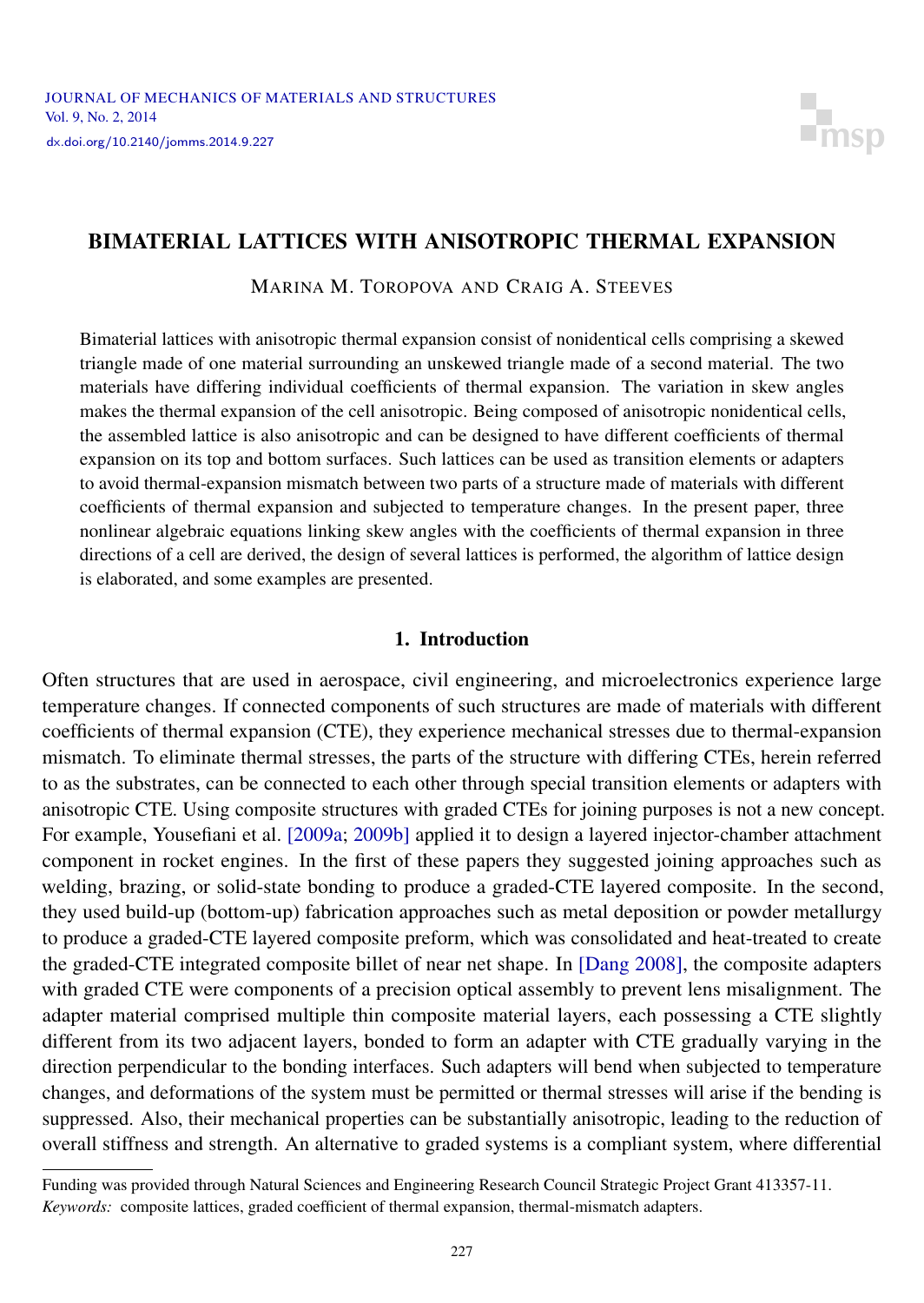thermal expansion is accommodated by connectors with low stiffness. This has the disadvantage of reducing the overall stiffness of the structure.

Here, we suggest a way for joining dissimilar parts of a structure using planar composite lattices with anisotropic CTE: one edge of the lattice has CTE that matches the material of the first substrate, and the opposite edge of the lattice has a CTE matching the second substrate. In designing such lattices, we rely on [\[Sigmund and Torquato 1996;](#page-18-2) [Lakes 1996;](#page-17-1) [Gibiansky and Torquato 1997;](#page-17-2) [Sigmund and Torquato](#page-18-3) [1997;](#page-18-3) [Jefferson et al. 2009;](#page-17-3) [Steeves et al. 2007;](#page-18-4) [Lehman and Lakes 2013\]](#page-17-4), where it was demonstrated that a lattice with a desirable isotropic CTE can be constructed from cells incorporating two materials with widely differing individual CTEs and empty space. A lattice cell consisting of a skewed triangle of low-CTE material surrounding a triangle of high-CTE material combines high stiffness, simple shape, and ability to reach desirable CTE [\[Steeves et al. 2007\]](#page-18-4). In [\[Steeves et al. 2007;](#page-18-4) [Berger et al. 2011\]](#page-17-5), a pinjointed lattice consisting of these cells is shown to be nearly optimally stiff: the mechanical response of this type of lattice is dominated by stretching rather than bending. Such lattices are structurally robust and can be relatively easily manufactured. [Gdoutos et al.](#page-17-6) [2013] designed, fabricated, and tested thermally stable metastructures consisting of the cells suggested in [\[Steeves et al. 2007\]](#page-18-4). These structures were finely and coarsely tuned by varying the CTE of the constituent materials and the unit cell geometry. The microscale unit cells were composed of aluminum and titanium and were assembled over a large area to create thin low-CTE foils.

In this work, the lattice concept created by Steeves et al. is used to design a lattice adapter with anisotropic CTE. To be anisotropically tunable, each cell can have six different skew angles and therefore have anisotropic thermal expansion. Also, the cells in the lattice are not identical. As a result, the whole lattice has anisotropic and graded net CTE. In this paper, the anisotropic thermal expansion of the lattice is analyzed and the equations connecting the cell skew angles with CTE in three directions are derived. These equations are used to find desirable skew angles for the design of each cell. Then the design of the whole lattice is performed: three CTEs in each cell are found as functions of the CTEs of the substrates. A system for choosing the lattice materials that can provide such CTEs is discussed. Design examples then show how the choice of materials influences the skewness of the cells. This anisotropic-lattice concept eliminates both of the problems with other adapter concepts: the lattice remains stiff at all times, and if pin-connected, differential thermal deformations of the substrates are accommodated without generating any thermal stresses either in the lattice or the substrates. Moreover, the anisotropic lattices presented here are scale independent and can be extended to three-dimensional geometries.

#### 2. Formulation of the problem

Consider two adjoining planar parts of a structure; name them Substrate 1 and Substrate 2. Suppose that Substrates 1 and 2 are made of materials with different CTEs *A*<sup>1</sup> and *A*2, respectively. We would like to join these plates by a planar interfacial one-row lattice that has the CTE of the first substrate *A*<sup>1</sup> on the edge connected to the first plate and the CTE of the second substrate  $A_2$  on the edge adjacent to the second plate; this eliminates thermal stresses in the substrates during thermal excursions. In addition, the lattice itself should experience no internal thermal stresses during temperature changes. For this purpose, we use the lattice with cells described in [\[Steeves et al. 2007\]](#page-18-4): it is based on a virtual triangle *AC E* and consists of a skewed triangle  $ABCDEF$  made of a material with lower CTE  $\alpha_1$  and connected with an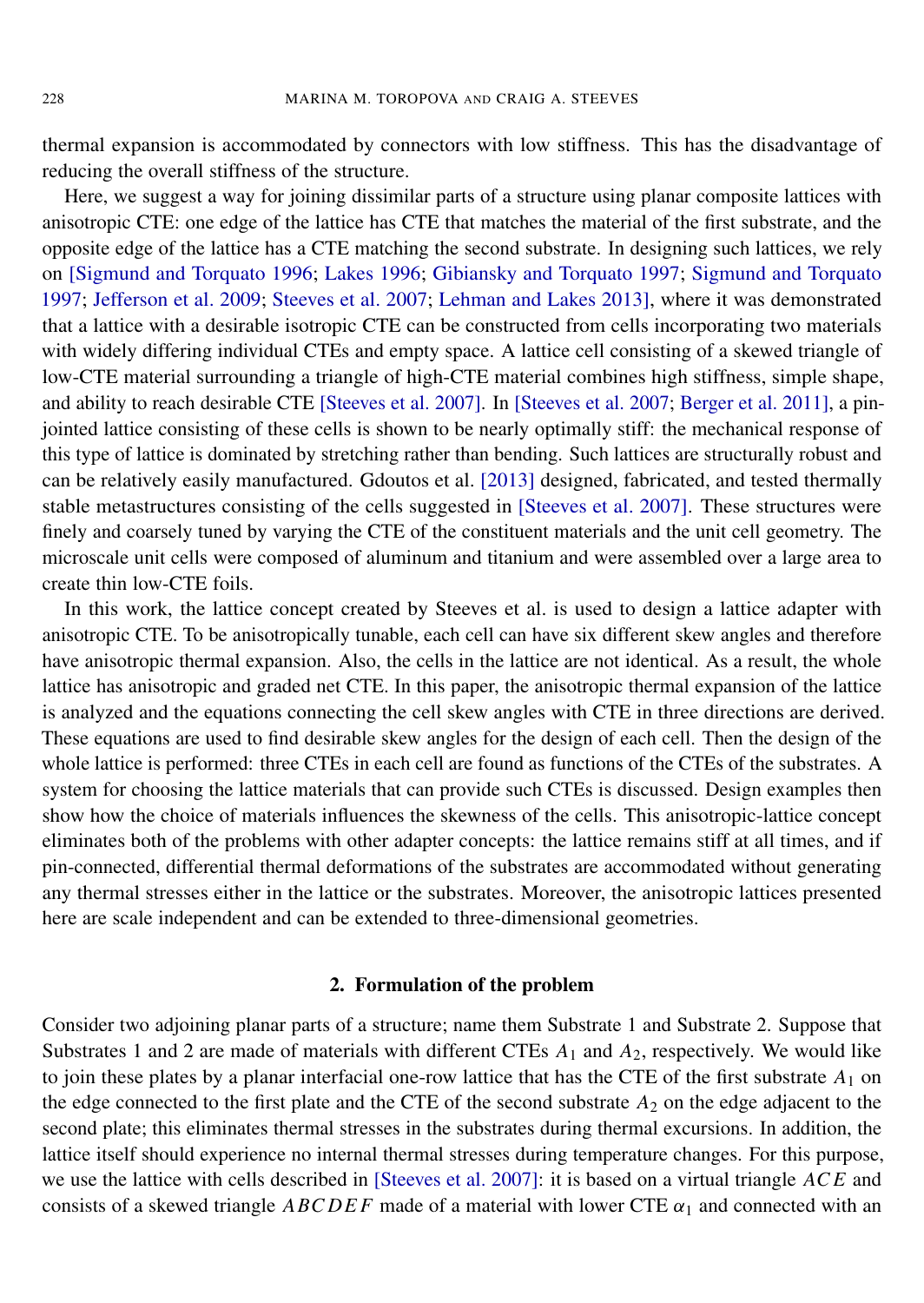

<span id="page-3-1"></span><span id="page-3-0"></span>Figure 1. One cell of a lattice. The members *AB*, *BC*, *C D*, *DE*, *E F*, and *AF* have low CTE, depicted in black. The members *B D*, *DF*, and *B F* have higher CTE, depicted in gray. The equilateral triangle upon which the cell is based is shown as a dashed line. The skew angles,  $\theta_1$ ,  $\theta_2$ ,  $\theta_3$ ,  $\theta_4$ ,  $\theta_5$ , and  $\theta_6$ , are the angles by which the unit cell strut orientation differs from those of an equilateral triangle.



Figure 2. A planar anisotropic lattice connecting two substrates with different CTE. The lattice has net anisotropic CTE, and each individual cell has net anisotropic CTE.

internal unskewed triangle *BDF* made of a material with higher CTE  $\alpha_2$  [\(Figure 1\)](#page-3-0). The internal triangle *B DF* is pin-joined to the skewed triangle. Adjacent cells of the lattice, connected at *A*, *C*, and *E*, also have pin-joints between each other and with the substrates [\(Figure 2\)](#page-3-1) such that the whole structure is free of bending and thermal stresses.

The triangle *ACE* is equilateral [\[Steeves et al. 2007\]](#page-18-4):  $AC = L_1$ ,  $CE = L_2$ ,  $AE = L_3$ , and  $L_1 =$  $L_2 = L_3 = L$ . Unlike the lattice described in [\[Steeves et al. 2007\]](#page-18-4), the skew angles  $\theta_1$ ,  $\theta_2$ ,  $\theta_3$ ,  $\theta_4$ ,  $\theta_5$ , and  $\theta_6$  and the lengths of members  $l_1 = AB$ ,  $l_2 = BC$ ,  $l_3 = CD$ ,  $l_4 = DE$ ,  $l_5 = EF$ , and  $l_6 = AF$ may be different. As a result, *AC*, *C E*, and *AE* can expand differently when temperature changes:  $dL_1 = \overline{\alpha_1}L_1 dT$ ,  $dL_2 = \overline{\alpha_2}L_2 dT$ , and  $dL_3 = \overline{\alpha_3}L_3 dT$ , where *T* is temperature and  $\overline{\alpha_i}$ ,  $i = 1, 2, 3$ , are the CTEs of the cell along *AC*, *C E*, and *AE*, respectively.

By choosing the angles  $\theta_i$ ,  $i = 1, 2, 3, 4, 5, 6$ , we can influence the change of  $dL_1$ ,  $dL_2$ , and  $dL_3$  in each cell and provide different changes of distances between vertices of the cells and hence different CTEs on the bottom and top levels of the lattice [\(Figure 3\)](#page-4-0). To design such a lattice, we need first to obtain relations between CTEs  $\overline{\alpha_i}$ ,  $i = 1, 2, 3$ , and angles  $\theta_j$ ,  $j = 1, 2, 3, 4, 5, 6$ .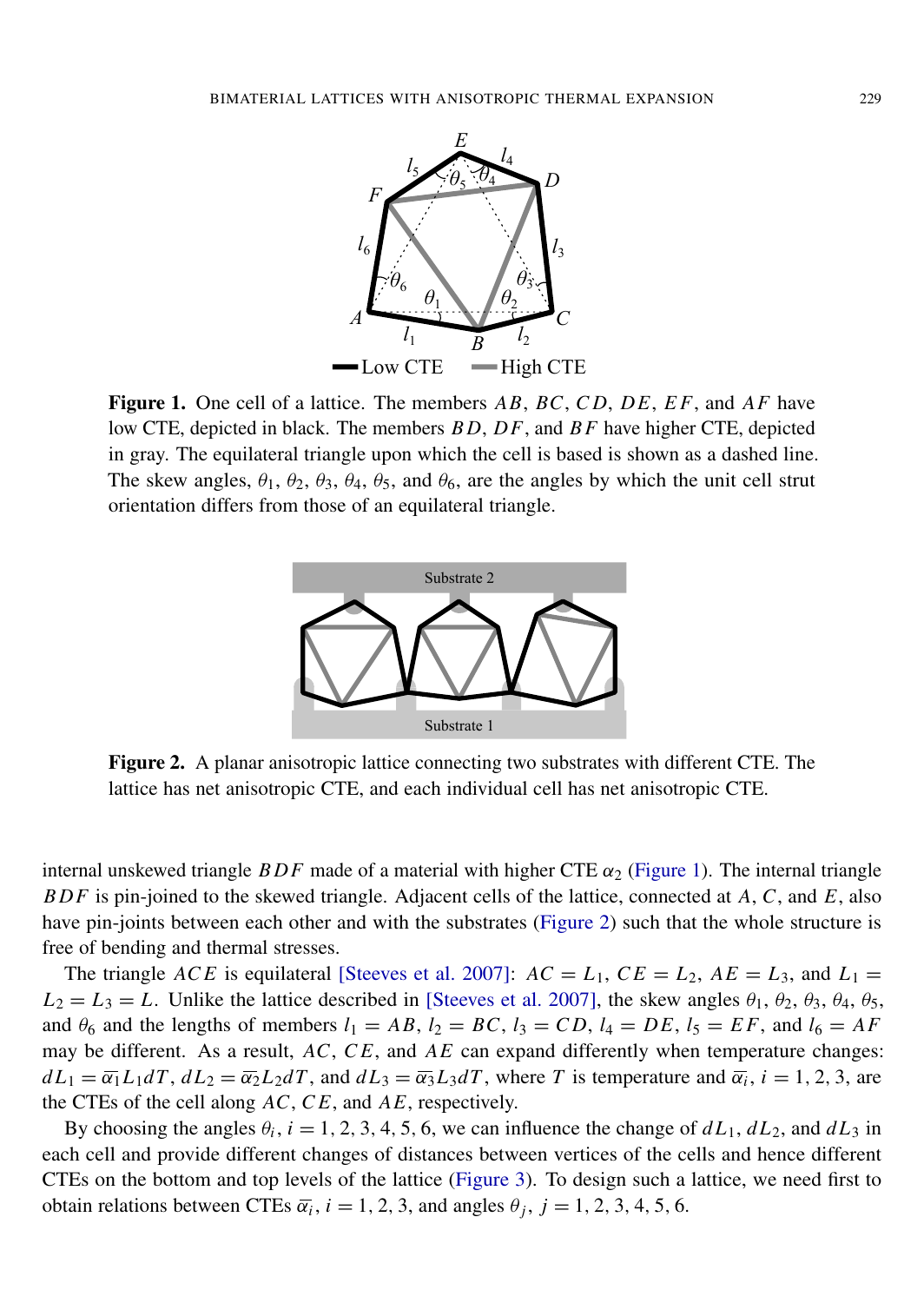

<span id="page-4-0"></span>Figure 3. Lattice design: base equilateral triangles of two cells. During thermal expansion, the original points translate from, for example,  $B$  to  $B'$ . The lattice cell must be designed to accommodate the changing distances between the points.

#### <span id="page-4-1"></span>3. General formulae

The undeformed lengths of the constituent members of a cell [\(Figure 1\)](#page-3-0) are

$$
l_1 = L_1 f_1(\theta_1, \theta_2), \qquad l_2 = L_1 f_2(\theta_1, \theta_2), \qquad l_3 = L_2 f_3(\theta_3, \theta_4),
$$
  
\n
$$
l_4 = L_2 f_4(\theta_3, \theta_4), \qquad l_5 = L_3 f_5(\theta_5, \theta_6), \qquad l_6 = L_3 f_6(\theta_5, \theta_6),
$$
  
\n(1)

where

<span id="page-4-3"></span>
$$
f_1 = \frac{\sin \theta_2}{\sin(\theta_1 + \theta_2)}, \qquad f_2 = \frac{\sin \theta_1}{\sin(\theta_1 + \theta_2)}, \qquad f_3 = \frac{\sin \theta_4}{\sin(\theta_3 + \theta_4)},
$$
  

$$
f_4 = \frac{\sin \theta_3}{\sin(\theta_3 + \theta_4)}, \qquad f_5 = \frac{\sin \theta_6}{\sin(\theta_5 + \theta_6)}, \qquad f_6 = \frac{\sin \theta_5}{\sin(\theta_5 + \theta_6)}.
$$

From [\(1\),](#page-4-1) we obtain the differential relations

$$
\frac{1}{L}dl_1\left(1-\frac{\overline{\alpha_1}}{\alpha_1}\right) = f'_{1_{\theta_1}}d\theta_1 + f'_{1_{\theta_2}}d\theta_2, \qquad \frac{1}{L}dl_2\left(1-\frac{\overline{\alpha_1}}{\alpha_1}\right) = f'_{2_{\theta_1}}d\theta_1 + f'_{2_{\theta_2}}d\theta_2, \n\frac{1}{L}dl_3\left(1-\frac{\overline{\alpha_2}}{\alpha_1}\right) = f'_{3_{\theta_3}}d\theta_3 + f'_{3_{\theta_4}}d\theta_4, \qquad \frac{1}{L}dl_4\left(1-\frac{\overline{\alpha_2}}{\alpha_1}\right) = f'_{4_{\theta_3}}d\theta_3 + f'_{4_{\theta_4}}d\theta_4, \qquad (2) \n\frac{1}{L}dl_5\left(1-\frac{\overline{\alpha_3}}{\alpha_1}\right) = f'_{5_{\theta_5}}d\theta_5 + f'_{5_{\theta_6}}d\theta_6, \qquad \frac{1}{L}dl_6\left(1-\frac{\overline{\alpha_3}}{\alpha_1}\right) = f'_{6_{\theta_5}}d\theta_5 + f'_{6_{\theta_6}}d\theta_6,
$$

where  $f'_{i}$  $f'_{i\theta_j}$ , *i*, *j* = 1, 2, 3, 4, 5, 6, is a partial derivative of the function  $f_i$  with respect to the angle  $\theta_j$ . The length of three members of the internal triangle can be expressed as

<span id="page-4-2"></span>
$$
FB = l_7 = (L_1^2 f_1^2 + L_3^2 f_6^2 - 2L_1 L_3 f_1 f_6 \cos A')^{1/2},
$$
  
\n
$$
BD = l_8 = (L_1^2 f_2^2 + L_2^2 f_3^2 - 2L_1 L_2 f_2 f_3 \cos B')^{1/2},
$$
  
\n
$$
DF = l_9 = (L_2^2 f_4^2 + L_3^2 f_5^2 - 2L_2 L_3 f_4 f_5 \cos C')^{1/2},
$$
\n(3)

where

$$
A' = \theta_1 + \theta_6 + 60^\circ
$$
,  $B' = \theta_2 + \theta_3 + 60^\circ$ , and  $C' = \theta_4 + \theta_5 + 60^\circ$ .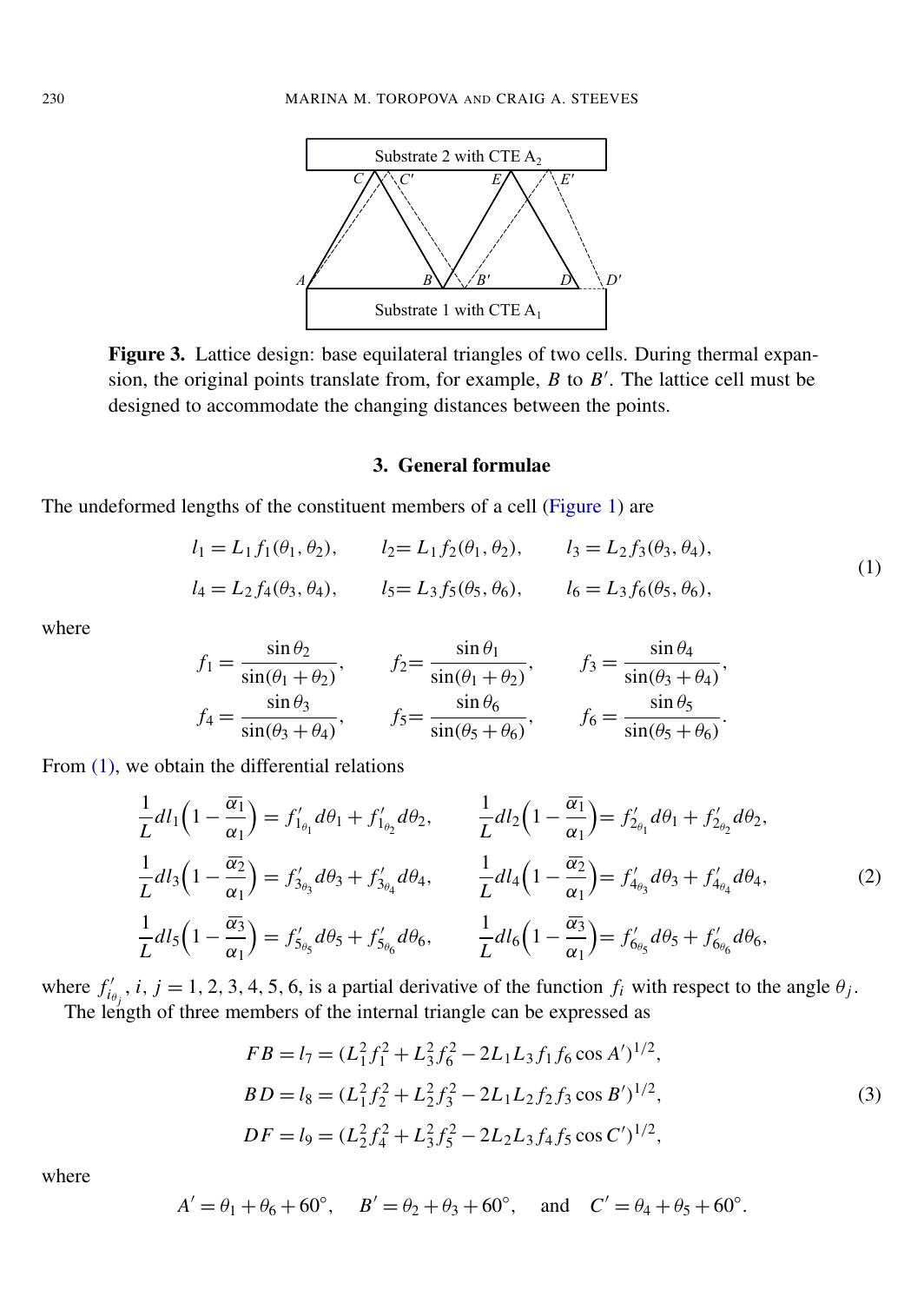From [\(3\),](#page-4-2) we can find  $dl_i$ ,  $i = 7, 8, 9$ , as

<span id="page-5-1"></span>
$$
dl_7 = a_7dl_7 + b_7d\theta_1 + c_7d\theta_2 + d_7d\theta_5 + e_7d\theta_6,
$$
  
\n
$$
dl_8 = a_8dl_8 + b_8d\theta_1 + c_8d\theta_2 + d_8d\theta_3 + e_8d\theta_4,
$$
  
\n
$$
dl_9 = a_9dl_9 + b_9d\theta_3 + c_9d\theta_4 + d_9d\theta_5 + e_9d\theta_6,
$$
\n(4)

<span id="page-5-0"></span>where

<span id="page-5-2"></span>
$$
a_7 = \frac{l_1}{l_7^2} (l_1 - l_6 \cos A') \frac{\overline{\alpha_1}}{\alpha_2} + \frac{l_6}{l_7^2} (l_6 - l_1 \cos A') \frac{\overline{\alpha_3}}{\alpha_2},
$$
  
\n
$$
b_7 = \frac{\partial l_7}{\partial \theta_1} = \frac{L}{l_7} (l_1 - l_6 \cos A') f'_{l_{\theta_1}} + \frac{l_1 l_6}{l_7} \sin A',
$$
  
\n
$$
c_7 = \frac{\partial l_7}{\partial \theta_2} = \frac{L}{l_7} (l_1 - l_6 \cos A') f'_{l_{\theta_2}},
$$
  
\n
$$
d_7 = \frac{\partial l_7}{\partial \theta_5} = \frac{L}{l_7} (l_6 - l_1 \cos A') f'_{6\theta_5},
$$
  
\n
$$
e_7 = \frac{\partial l_7}{\partial \theta_6} = \frac{L}{l_7} (l_6 - l_1 \cos A') f'_{6\theta_6} + \frac{l_1 l_6}{l_7} \sin A'.
$$
  
\n(5)

The coefficients  $a_8$ ,  $b_8$ ,  $c_8$ ,  $d_8$ , and  $e_8$  can be obtained from previous formulae by replacing  $l_1$ ,  $l_6$ ,  $l_7$ ,  $\overline{\alpha_1}$ ,  $\overline{\alpha_3}$ ,  $f_1$ ,  $f_6$ ,  $\theta_1$ ,  $\theta_2$ ,  $\theta_5$ ,  $\theta_6$ , and *A'* by  $l_3$ ,  $l_2$ ,  $l_8$ ,  $\overline{\alpha_2}$ ,  $\overline{\alpha_1}$ ,  $f_3$ ,  $f_2$ ,  $\theta_3$ ,  $\theta_4$ ,  $\theta_1$ ,  $\theta_2$ , and *B'*, respectively. Similarly, the coefficients *a*<sub>9</sub>, *b*<sub>9</sub>, *c*<sub>9</sub>, *d*<sub>9</sub>, and *e*<sub>9</sub> can be obtained from [\(5\)](#page-5-0) by replacing *l*<sub>1</sub>, *l*<sub>6</sub>, *l*<sub>7</sub>,  $\overline{\alpha_3}$ , *f*<sub>1</sub>, *f*<sub>6</sub>,  $\theta_1$ ,  $\theta_2$ ,  $\theta_5$ ,  $\theta_6$ , and *A'* by  $l_5$ ,  $l_4$ ,  $l_9$ ,  $\overline{\alpha_3}$ ,  $\overline{\alpha_2}$ ,  $f_5$ ,  $f_4$ ,  $\theta_5$ ,  $\theta_6$ ,  $\theta_3$ ,  $\theta_4$ , and *C'*, respectively.

Then expressing  $d\theta_i$  through  $dl_i$  from [\(2\),](#page-4-3) substituting them into [\(4\),](#page-5-1) and performing all necessary transformations, we obtain three nonlinear equations linking the six skew angles θ*<sup>i</sup>* with three normalized thermal-expansion coefficients along the lines *AC*, *C E*, and *AE* in the skewed triangle:

$$
\left(\frac{\overline{\alpha_1}}{\alpha_1} - 1\right) \frac{f_1 \cos(\theta_1 + \theta_2) + f_2}{\sin \theta_2} + \left(\frac{\overline{\alpha_3}}{\alpha_1} - 1\right) \frac{f_6 \cos(\theta_5 + \theta_6) + f_5}{\sin \theta_5} = \frac{1}{\sin A'} \left(1 - \frac{\alpha_2}{\alpha_1}\right) \left(\frac{f_1}{f_6} + \frac{f_6}{f_1} - 2 \cos A'\right),
$$
\n
$$
\left(\frac{\overline{\alpha_1}}{\alpha_1} - 1\right) \frac{f_2 \cos(\theta_1 + \theta_2) + f_1}{\sin \theta_1} + \left(\frac{\overline{\alpha_2}}{\alpha_1} - 1\right) \frac{f_3 \cos(\theta_3 + \theta_4) + f_4}{\sin \theta_4} = \frac{1}{\sin B'} \left(1 - \frac{\alpha_2}{\alpha_1}\right) \left(\frac{f_2}{f_3} + \frac{f_3}{f_2} - 2 \cos B'\right),
$$
\n
$$
\left(\frac{\overline{\alpha_3}}{\alpha_1} - 1\right) \frac{f_5 \cos(\theta_5 + \theta_6) + f_6}{\sin \theta_6} + \left(\frac{\overline{\alpha_2}}{\alpha_1} - 1\right) \frac{f_4 \cos(\theta_3 + \theta_4) + f_3}{\sin \theta_3} = \frac{1}{\sin C'} \left(1 - \frac{\alpha_2}{\alpha_1}\right) \left(\frac{f_4}{f_5} + \frac{f_5}{f_4} - 2 \cos C'\right).
$$
\n(6)

The equations [\(6\)](#page-5-2) are scale-independent, contain the ratio  $\alpha_2/\alpha_1$  as a parameter, and couple three normalized CTEs in a cell  $\overline{\alpha_1}/\alpha_1$ ,  $\overline{\alpha_2}/\alpha_1$ , and  $\overline{\alpha_3}/\alpha_1$ . If the skew angles are known, these three CTEs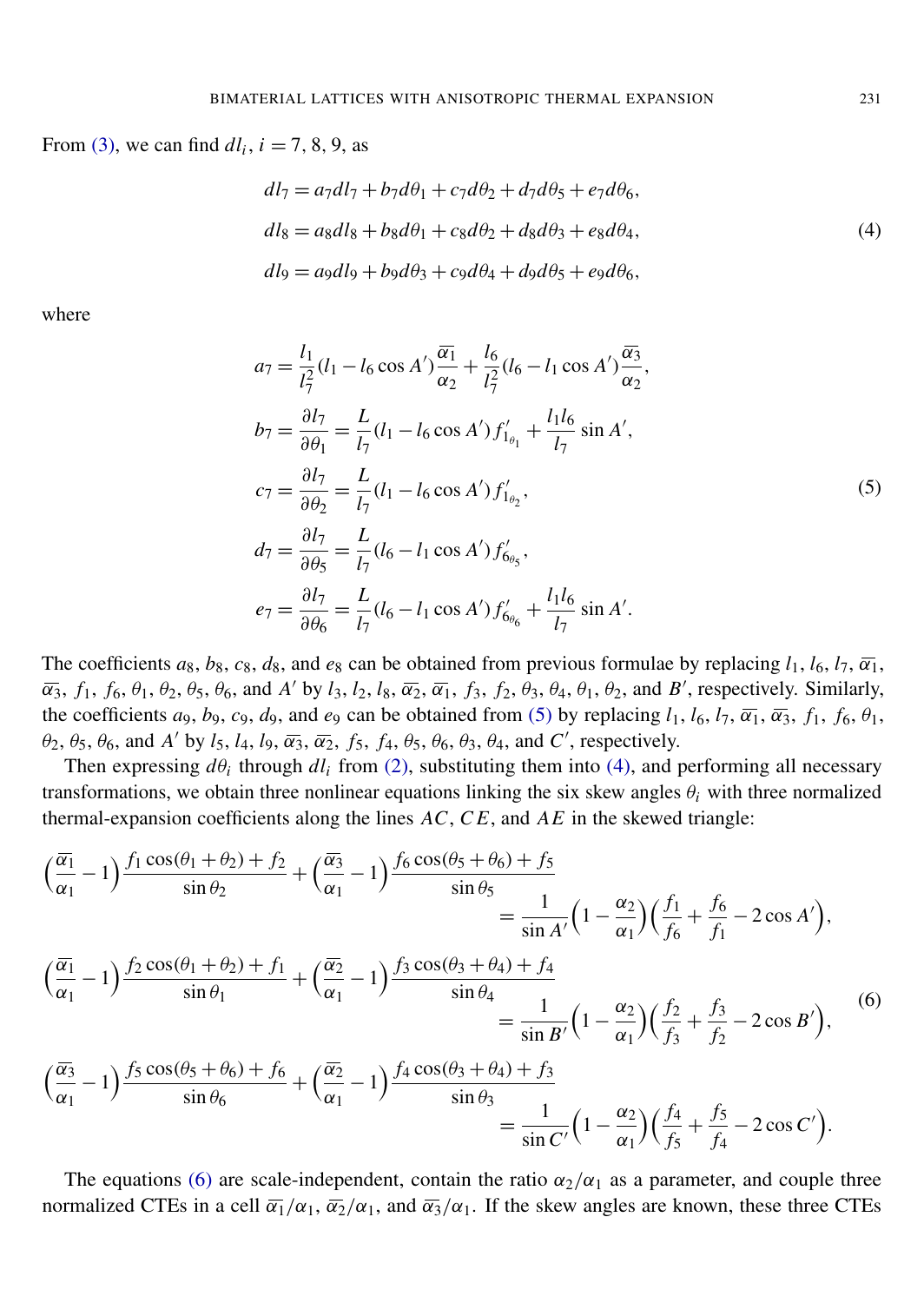can be calculated using the following formulae:

$$
\frac{\overline{\alpha_1}}{\alpha_1} = 1 + \frac{\Delta_1}{\Delta}, \quad \frac{\overline{\alpha_2}}{\alpha_1} = 1 + \frac{\Delta_2}{\Delta}, \quad \text{and} \quad \frac{\overline{\alpha_3}}{\alpha_1} = 1 + \frac{\Delta_3}{\Delta}, \tag{7}
$$

where

$$
\Delta = c_{11}c_{22}c_{33} + c_{21}c_{32}c_{13},
$$
  
\n
$$
\Delta_1 = F_1c_{22}c_{33} + F_2c_{13}c_{32} - F_3c_{22}c_{13},
$$
  
\n
$$
\Delta_2 = F_2c_{11}c_{33} + F_3c_{13}c_{21} - F_1c_{21}c_{33},
$$
  
\n
$$
\Delta_3 = F_3c_{11}c_{22} + F_1c_{21}c_{32} - F_2c_{11}c_{32},
$$
\n(8)

$$
c_{11} = \sin \theta_5 \sin(\theta_5 + \theta_6)(\sin \theta_2 \cos(\theta_1 + \theta_2) + \sin \theta_1),
$$
  
\n
$$
c_{13} = \sin \theta_2 \sin(\theta_1 + \theta_2)(\sin \theta_5 \cos(\theta_5 + \theta_6) + \sin \theta_6),
$$
  
\n
$$
c_{21} = \sin \theta_4 \sin(\theta_3 + \theta_4)(\sin \theta_1 \cos(\theta_1 + \theta_2) + \sin \theta_2),
$$
  
\n
$$
c_{22} = \sin \theta_1 \sin(\theta_1 + \theta_2)(\sin \theta_4 \cos(\theta_3 + \theta_4) + \sin \theta_3),
$$
  
\n
$$
c_{32} = \sin \theta_6 \sin(\theta_5 + \theta_6)(\sin \theta_3 \cos(\theta_3 + \theta_4) + \sin \theta_4),
$$
  
\n
$$
c_{33} = \sin \theta_3 \sin(\theta_3 + \theta_4)(\sin \theta_6 \cos(\theta_5 + \theta_6) + \sin \theta_5),
$$
  
\n(9)

$$
F_1 = \frac{1}{\sin A'} \Big( 1 - \frac{\alpha_2}{\alpha_1} \Big) \big( \sin^2 \theta_2 \sin^2 (\theta_5 + \theta_6) + \sin^2 \theta_5 \sin^2 (\theta_1 + \theta_2) - 2 \cos A' \sin \theta_2 \sin \theta_5 \sin (\theta_1 + \theta_2) \sin (\theta_5 + \theta_6) \big),
$$

$$
F_2 = \frac{1}{\sin B'} \left( 1 - \frac{\alpha_2}{\alpha_1} \right) \left( \sin^2 \theta_1 \sin^2 (\theta_3 + \theta_4) + \sin^2 \theta_4 \sin^2 (\theta_1 + \theta_2) - 2 \cos B' \sin \theta_1 \sin \theta_4 \sin (\theta_1 + \theta_2) \sin (\theta_3 + \theta_4) \right), \tag{10}
$$

$$
F_3 = \frac{1}{\sin C'} \left( 1 - \frac{\alpha_2}{\alpha_1} \right) \left( \sin^2 \theta_3 \sin^2 (\theta_5 + \theta_6) + \sin^2 \theta_6 \sin^2 (\theta_3 + \theta_4) - 2 \cos C' \sin \theta_3 \sin \theta_6 \sin (\theta_3 + \theta_4) \sin (\theta_5 + \theta_6) \right).
$$

On the other hand, in design of anisotropic lattices, we need to solve the inverse problem of finding the skew angles when the values of three CTEs in each cell are known. In this case, three equations [\(6\)](#page-5-2) are insufficient and it is possible to impose additional conditions on the lattice or optimize the lattice structure using various criteria. If instead we make the simplification  $\theta_1 = \theta_2 = t_1$ ,  $\theta_3 = \theta_4 = t_2$ , and  $\theta_5 = \theta_6 = t_3$  [\(Figure 4\)](#page-7-0), the equations [\(6\)](#page-5-2) take the form

<span id="page-6-0"></span>
$$
\left(\frac{\overline{\alpha_1}}{\alpha_1} - 1\right) \cot t_1 + \left(\frac{\overline{\alpha_3}}{\alpha_1} - 1\right) \cot t_3 = G_1,
$$
\n
$$
\left(\frac{\overline{\alpha_1}}{\alpha_1} - 1\right) \cot t_1 + \left(\frac{\overline{\alpha_2}}{\alpha_1} - 1\right) \cot t_2 = G_2,
$$
\n
$$
\left(\frac{\overline{\alpha_2}}{\alpha_1} - 1\right) \cot t_2 + \left(\frac{\overline{\alpha_3}}{\alpha_1} - 1\right) \cot t_3 = G_3,
$$
\n(11)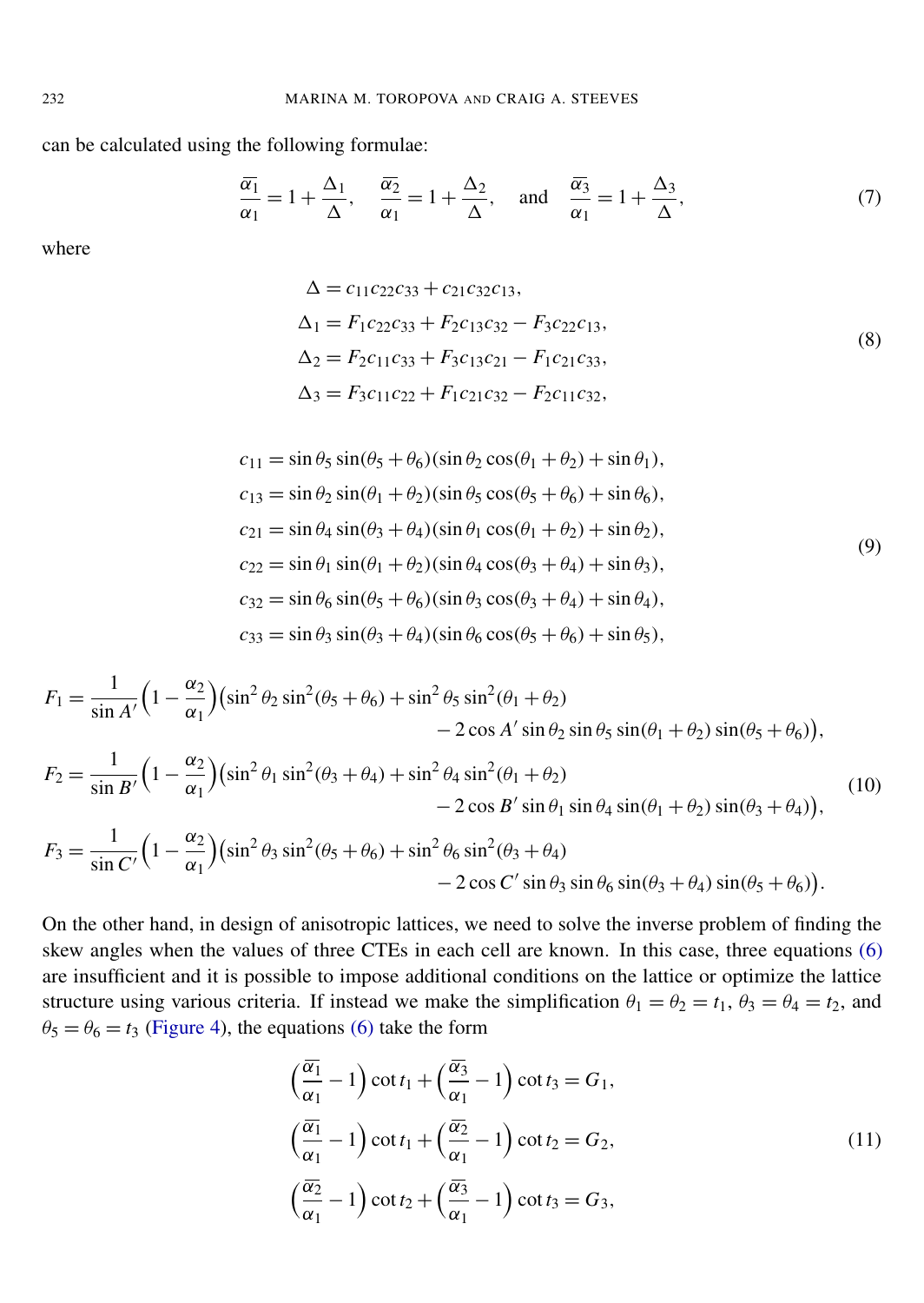

<span id="page-7-0"></span>Figure 4. A cell with three skew angles. The original six skew angles are replaced by  $\theta_1 = \theta_2 = t_1, \theta_3 = \theta_4 = t_2, \text{ and } \theta_5 = \theta_6 = t_3.$ 

where

$$
G_1 = \frac{1}{\sin A''} \Big( 1 - \frac{\alpha_2}{\alpha_1} \Big) \Big( \frac{\cos t_1}{\cos t_3} + \frac{\cos t_3}{\cos t_1} - 2 \cos A'' \Big),
$$
  
\n
$$
G_2 = \frac{1}{\sin B''} \Big( 1 - \frac{\alpha_2}{\alpha_1} \Big) \Big( \frac{\cos t_1}{\cos t_2} + \frac{\cos t_2}{\cos t_1} - 2 \cos B'' \Big),
$$
  
\n
$$
G_3 = \frac{1}{\sin C''} \Big( 1 - \frac{\alpha_2}{\alpha_1} \Big) \Big( \frac{\cos t_2}{\cos t_3} + \frac{\cos t_3}{\cos t_2} - 2 \cos C'' \Big)
$$

and  $A'' = t_1 + t_3 + 60^\circ$ ,  $B'' = t_1 + t_2 + 60^\circ$ , and  $C'' = t_2 + t_3 + 60^\circ$ .

From [\(11\),](#page-6-0)  $\overline{\alpha_i}/\alpha_1$ ,  $i = 1, 2, 3$ , can be found as

<span id="page-7-1"></span>
$$
\frac{\overline{\alpha_1}}{\alpha_1} = 1 + \frac{G_1 + G_2 - G_3}{2} \tan t_1,\n\frac{\overline{\alpha_2}}{\alpha_1} = 1 + \frac{G_2 + G_3 - G_1}{2} \tan t_2,\n\frac{\overline{\alpha_3}}{\alpha_1} = 1 + \frac{G_1 + G_3 - G_2}{2} \tan t_3.
$$
\n(12)

From [\(12\),](#page-7-1) it is seen that if any  $t_i = 0$ ,  $i = 1, 2, 3$ , then  $\overline{\alpha_i} = \alpha_1$  and the two other skew angles do not influence it. Conversely, if  $\overline{\alpha_i} = \alpha_1$ , then the two skew angles adjacent to this side must be equal to zero.

If all angles in [\(6\)](#page-5-2) are equal to  $\theta$ , the cell is isotropic with a constant coefficient of thermal expansion in all directions equal to  $\bar{\alpha}$  and these three equations can be transformed into the equation for the expansion coefficient obtained in [\[Steeves et al. 2007\]](#page-18-4):

<span id="page-7-2"></span>
$$
\frac{\overline{\alpha}}{\alpha_1} = \frac{1 - 0.5(\alpha_2/\alpha_1)\sin(2\theta)(1/\sqrt{3} + \tan\theta)}{1 - 0.5\sin(2\theta)(1/\sqrt{3} + \tan\theta)}.
$$
\n(13)

In the isotropic configuration, the maximum of the function  $\bar{\alpha}/\alpha_1$  is reached at  $\theta = -15^\circ$ ; the function decreases at  $-15° < \theta < 90°$  (see [Figure 5\)](#page-8-0). For design considerations, to avoid overlapping the cells, we consider skew angles in the range  $[-15^\circ, 30^\circ]$ . In this range of skew angle, all values of three normalized CTEs presented by the formulae [\(12\)](#page-7-1) belong to the interval  $\Omega = [\bar{\alpha}(30^\circ)/\alpha_1, \bar{\alpha}(-15^\circ)/\alpha_1]$  that depends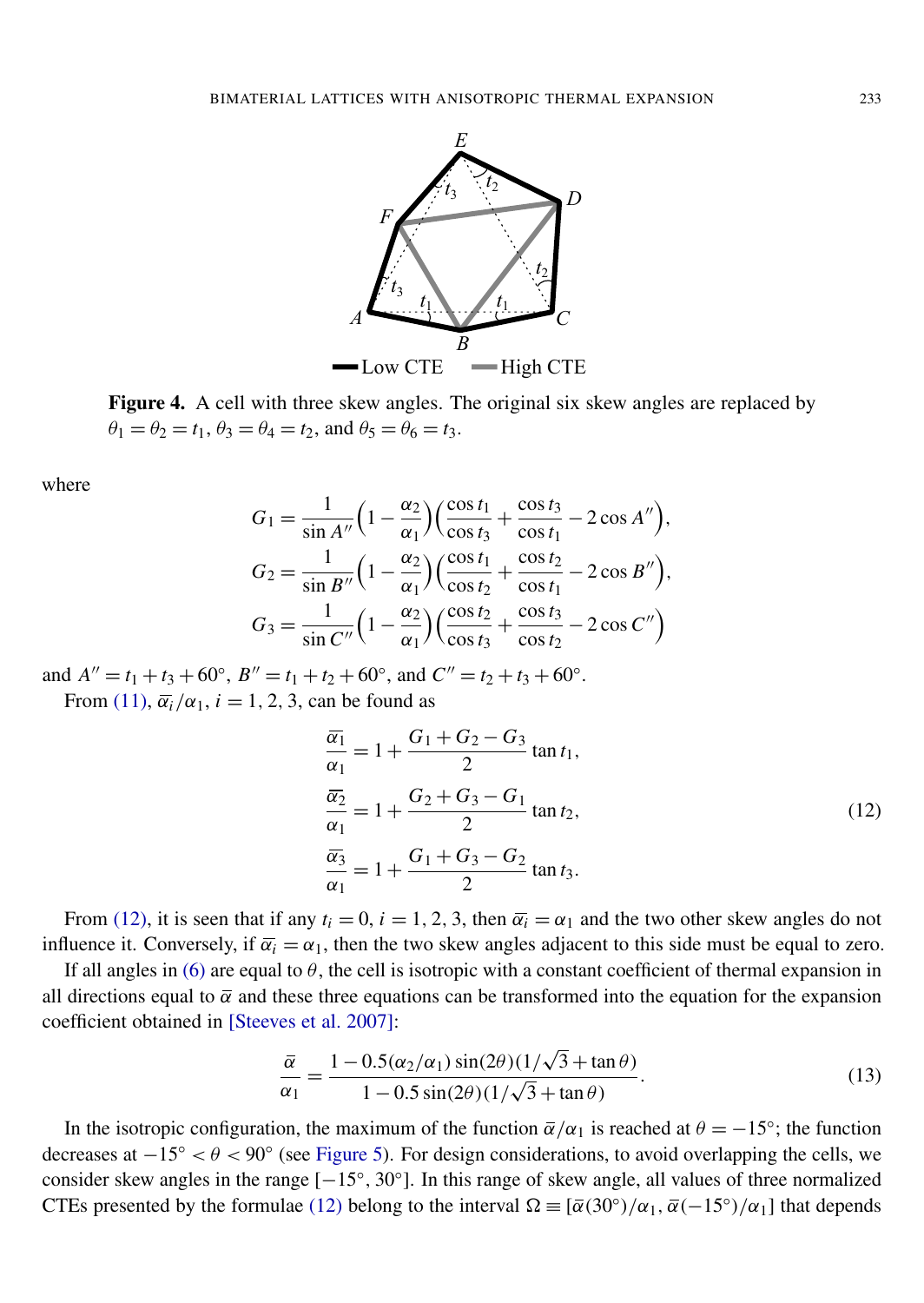<span id="page-8-0"></span>

**Figure 5.** The influence of two skew angles on  $\overline{\alpha_3}/\alpha_1$  for  $\alpha_2/\alpha_1 = 2.581$ , which corresponds to the ratio of the CTEs of aluminum and titanium.

on the ratio  $\alpha_2/\alpha_1$  [\(Figure 6\)](#page-9-0). Here,  $\overline{\alpha}/\alpha_1$  is calculated from [\(13\).](#page-7-2) [Figure 5](#page-8-0) plots the behavior of  $\overline{\alpha_3}/\alpha_1$ via *t*<sub>3</sub> at three different sets of values  $t_1 = 30^\circ$ ,  $t_2 = 20^\circ$ ;  $t_1 = 15^\circ$ ,  $t_2 = 20^\circ$ ; and  $t_1 = -5^\circ$ ,  $t_2 = 20^\circ$  and the ratio  $\alpha_2/\alpha_1 = 2.581$ , which corresponds to the ratio of the CTEs of aluminum and titanium. These do not coincide with the isotropic case, which means that an arbitrary set of three values from  $\Omega$  is not necessarily a solution of the equations [\(11\).](#page-6-0) In other words, the condition

$$
\frac{\overline{\alpha_1}}{\alpha_1}, \frac{\overline{\alpha_2}}{\alpha_1}, \frac{\overline{\alpha_3}}{\alpha_1} \in \Omega
$$

is necessary but not sufficient for the existence of the solution of the equations [\(11\).](#page-6-0) For example, while the maximum for  $t_1 = -5^\circ$ ,  $t_2 = 20^\circ$  coincides with the maximum for the isotropic case,  $t_1 = 15^\circ$ ,  $t_2 = 20^\circ$ has a maximum at  $t_3 = -10^\circ$  and  $t_1 = 30^\circ$ ,  $t_2 = 20^\circ$  has a maximum at  $t_3 = -5^\circ$ . Hence, in the latter two cases, we need to search for solutions in the interval  $[-10^{\circ}, 30^{\circ}]$  and  $[-5^{\circ}, 30^{\circ}]$ , respectively. Also, the maxima in the three cases are different, so it is not possible to attain the same maximum  $\overline{\alpha_3}$ .

In [Figure 6,](#page-9-0) it is seen that the interval  $\Omega$  increases with respect to the ratio  $\alpha_2/\alpha_1$ . The higher values of normalized CTEs can be reached at negative unequal skew angles  $\theta_1 \neq \theta_2$ ,  $\theta_3 \neq \theta_4$ , and  $\theta_5 \neq \theta_6$ . This case will be illustrated in [Section 6,](#page-13-0) [Problem 5.](#page-15-0)

#### 4. Lattice design

In this section, planar, one-row lattices are considered. We can design lattices by designating the points on the substrates to which the lattice will be attached and following those points as the temperature changes. This will provide the changes in the lengths of the sides of the equilateral triangles upon which the lattice cells are based, to which the changing lengths of the lattice cells must be matched. For example, [Figure 3](#page-4-0) shows the base triangles of two cells. Suppose the point *A* is fixed. When temperature changes, the other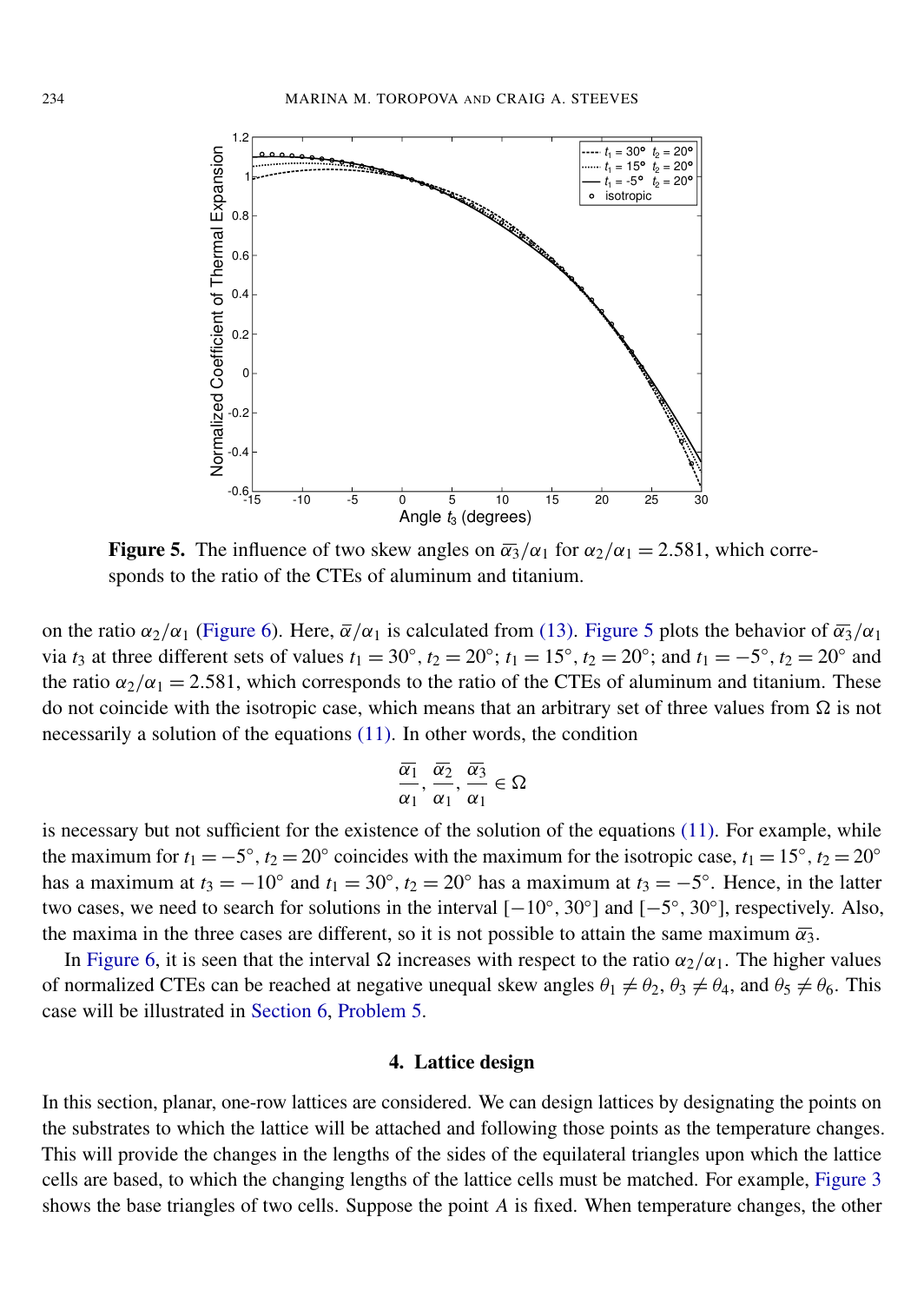<span id="page-9-0"></span>

**Figure 6.** Upper and lower boundaries of the normalized CTE, giving the range  $\Omega$ , as a function of the ratio  $\alpha_2/\alpha_1$ .

points B, C, D, and E move to the positions B', C', D', and E', respectively. The new distances  $AB'$ ,  $B'D'$ , and  $C'E'$  can be expressed in terms of the side length *L* and three unknown CTEs of each cell. The following four conditions on the shape of the lattice after temperature changes are sufficient to find them:

- <span id="page-9-1"></span>(1) the distances between vertices connected to Substrate 1 must be equal to  $L(1 + A_1 dT)$ ,
- <span id="page-9-2"></span>(2) the distances between vertices connected to Substrate 2 must be equal to  $L(1 + A_2dT)$ ,
- <span id="page-9-3"></span>(3) the height of each triangle must remain constant, i.e., not depend on temperature, and
- <span id="page-9-4"></span>(4) the lattice must have a line of symmetry.

The third condition is arbitrary: the relative approach or retreat of the substrates depends upon the materials and the configuration of the overall structure. Here, constant *H* is chosen although  $\Delta H > 0$ and  $\Delta H < 0$  may equivalently be selected.

Using these conditions and deriving formulae for  $\overline{\alpha_i}$ ,  $i = 1, 2, 3$ , we neglect terms with  $\overline{\alpha_i}^2$  (which is reasonable because  $\overline{\alpha_i}$  are small). As a result, the formulae for  $\overline{\alpha_1}$ ,  $\overline{\alpha_2}$ , and  $\overline{\alpha_3}$  in each cell of two-cell, three-cell, and *n*-cell lattices as functions of the CTEs of substrates  $A_1$  and  $A_2$  are obtained.

To work with several cells, denote  $\alpha_{i1} = \overline{\alpha_1}$ ,  $\alpha_{i2} = \overline{\alpha_2}$ , and  $\alpha_{i3} = \overline{\alpha_3}$ , where *i* is the number of the cell in the row (the skeleton of a lattice is depicted in [Figure 7\)](#page-10-0). For example,  $i = 1$  for cell *ABC* and  $i = 2$ for *BDE*. Along *AB* and *BD*,  $j = 1$ ; along *BC* and *DE*,  $j = 2$ ; and along *AC* and *BE*,  $j = 3$ .

Consider a lattice consisting of two cells *ABC* and *B DE* [\(Figure 7\)](#page-10-0). The lattice is pin-joined at *A*, *B*, and *D* to a substrate with CTE *A*<sup>1</sup> while at points *C* and *E* it is pin-joined to a substrate with CTE *A*2. At the initial state,  $AB = BC = AC = BD = DE = BE = L$ . When the temperature changes, the lengths of these segments become  $L(1 + \alpha_{ij}dT)$ . The first substrate and the bottom level of the lattice have the same CTE (Condition [\(1\)\)](#page-9-1),  $\alpha_{11} = \alpha_{21} = A_1$ . Similarly, when temperature changes, the distance between points *C* and *E* changes following the formula  $L(1 + A_2dT)$  (Condition [\(2\)\)](#page-9-2). Denote  $FB = x$ . Then for the first cell,

$$
L^{2}(1+\alpha_{12}dT)^{2} - x^{2} = L^{2}(1+\alpha_{13}dT)^{2} - (L(1+\alpha_{11}dT) - x)^{2}.
$$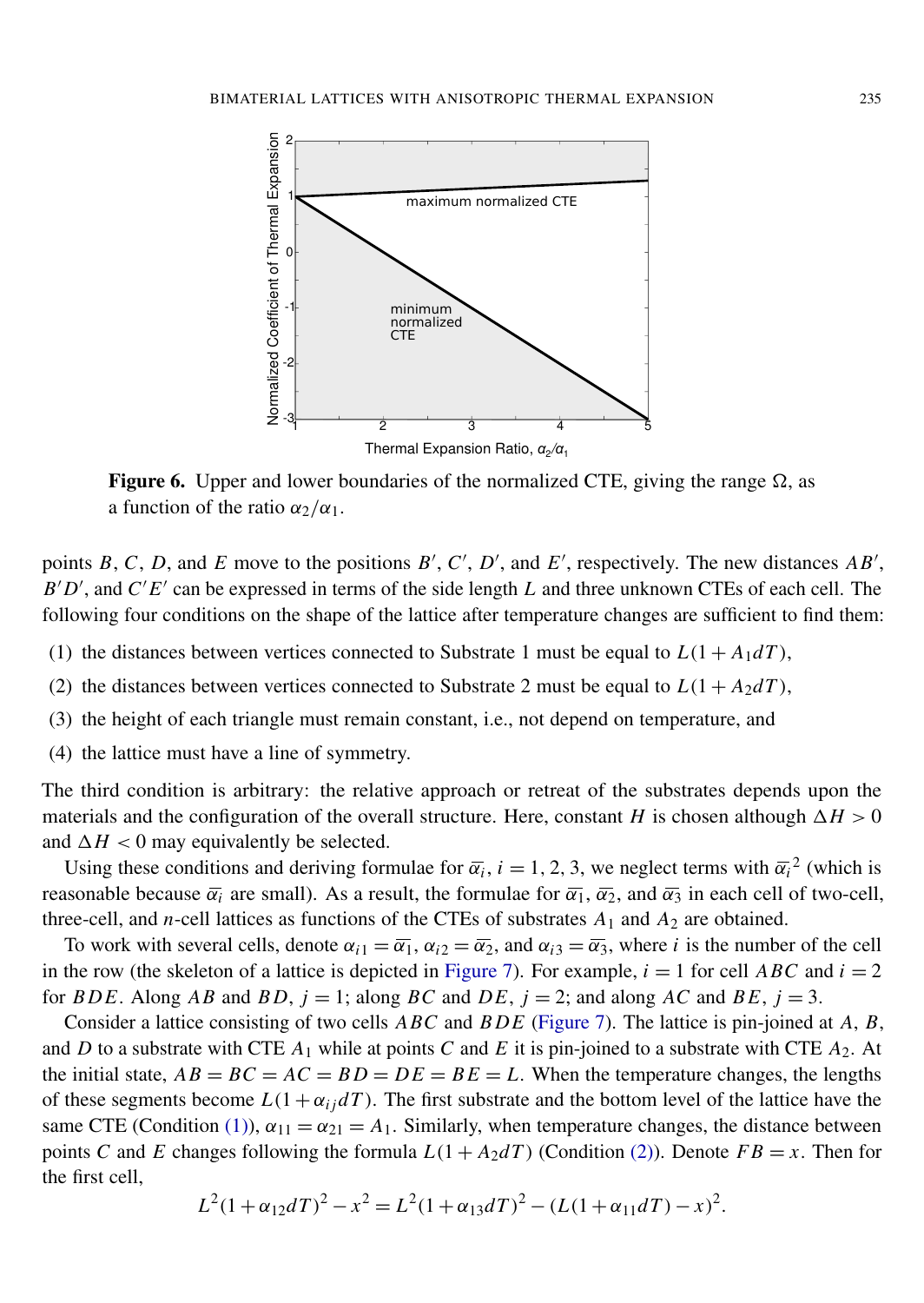<span id="page-10-0"></span>

Figure 7. Designation of CTEs in a multicell lattice. Note that the lines do not represent actual cell members; these lines refer to the virtual equilateral triangles upon which the cells are based, shown in [Figure 1](#page-3-0) as dashed lines. The cell vertices are *A* to *E* while the midpoints on the lower face of the cell are *F* and *G*. *H* is the height of the cells. If the lattice has a line of symmetry, it would exist as the dashed line with additional cells to the left.

Neglecting terms with  $\alpha_{ij}^2$ , we get

$$
x = 0.5L(1 + (\alpha_{11} + 2\alpha_{12} - 2\alpha_{13})dT).
$$

Using this formula, we can find from the second cell that

$$
BG = 0.5L(1 + (\alpha_{21} - 2\alpha_{22} + 2\alpha_{23})dT).
$$

Thus, when temperature changes, the distance between points *C* and *E* changes according to the rule

$$
CE = L(1 + (\alpha_{12} - \alpha_{13} - \alpha_{22} + \alpha_{23} + A_1)dT).
$$

Hence,

$$
A_2 = \alpha_{12} - \alpha_{13} - \alpha_{22} + \alpha_{23} + A_1.
$$

Also, we would like to design a lattice that does not expand along *FC* and *G E* so that the lattice cell height *H* remains constant when temperature changes (Condition [\(3\)\)](#page-9-3). Applying the approach used above, we can write, for example, for the first cell

$$
(H+dH)^{2} = L^{2}(1+\alpha_{12}dT)^{2} - 0.25L^{2}(1+(2\alpha_{12}-2\alpha_{13}+\alpha_{11})dT)^{2}
$$
  
=  $(0.5\sqrt{3}L(1+\frac{2}{3}(\alpha_{12}+\alpha_{13}-0.5\alpha_{11})dT))^{2}$ .

Thus, the CTE along cell heights *FC* and *GE* is  $\alpha_H = \frac{2}{3}$  $\frac{2}{3}(\alpha_{12} + \alpha_{13} - 0.5\alpha_{11})$ . In this case,

$$
\alpha_{12} + \alpha_{13} - 0.5\alpha_{11} = 0.
$$

Finally, for more uniform deformation of the lattice, symmetry can be imposed through  $\alpha_{12} = \alpha_{23}$  and  $\alpha_{13} = \alpha_{22}$  (Condition [\(4\)\)](#page-9-4).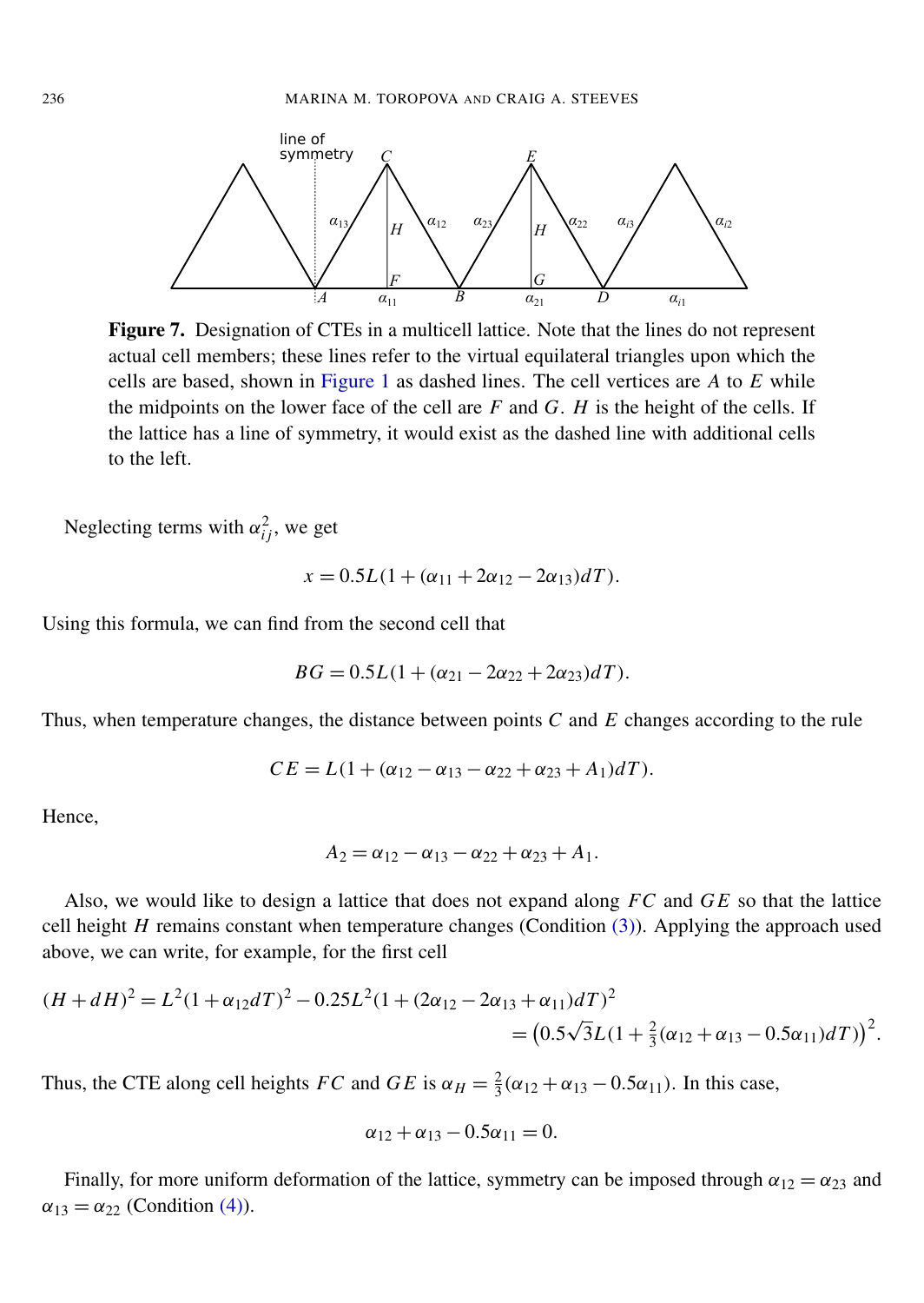For a lattice consisting of two symmetric cells, three CTEs in each cell can be found as functions of the CTEs of the substrates

<span id="page-11-2"></span><span id="page-11-0"></span>
$$
\alpha_{11} = \alpha_{21} = A_1, \n\alpha_{12} = \alpha_{23} = 0.25A_2, \n\alpha_{13} = \alpha_{22} = 0.5A_1 - 0.25A_2.
$$
\n(14)

All values must belong to the interval  $\Omega$ , and the CTEs,  $\alpha_1$  and  $\alpha_2$ , of the two materials that comprise the lattice are restricted by the following inequalities:

$$
\alpha_2 + A_1 > 2\alpha_1,
$$
  
\n
$$
\alpha_2 + 0.25A_2 > 2\alpha_1,
$$
  
\n
$$
\alpha_2 + 0.5A_1 - 0.25A_2 > 2\alpha_1,
$$
  
\n
$$
\alpha_2 + 12.93\alpha_1 > 13.93A_1,
$$
  
\n
$$
\alpha_2 + 12.93\alpha_1 > 3.48A_2,
$$
  
\n
$$
\alpha_2 + 12.93\alpha_1 > 6.97A_1 - 3.48A_2.
$$
  
\n(15)

From [\(15\),](#page-11-0) it follows that, in the particular case when the lattice is made of the same materials as the substrates ( $\alpha_1 = A_1$  and  $\alpha_2 = A_2$ ), the ratio of the lattice material CTEs must lie in the range  $2 < \alpha_2/\alpha_1 < 5.20875$ .

For a three-cell lattice, we obtain similar formulae:

<span id="page-11-3"></span><span id="page-11-1"></span>
$$
\alpha_{11} = \alpha_{21} = \alpha_{31} = A_1,
$$
  
\n
$$
\alpha_{12} = \alpha_{33} = 0.5A_2 - 0.25A_1,
$$
  
\n
$$
\alpha_{13} = \alpha_{32} = 0.75A_1 - 0.5A_2,
$$
  
\n
$$
\alpha_{22} = \alpha_{23} = 0.25A_1.
$$
\n(16)

The conditions on the CTEs of the materials comprising the lattice are:

$$
\alpha_2 + 0.25A_1 > 2\alpha_1,
$$
  
\n
$$
\alpha_2 + 0.5A_2 - 0.25A_1 > 2\alpha_1,
$$
  
\n
$$
\alpha_2 + 0.75A_1 - 0.5A_2 > 2\alpha_1,
$$
  
\n
$$
\alpha_2 + 12.93\alpha_1 > 13.93A_1,
$$
  
\n
$$
\alpha_2 + 12.93\alpha_1 > 6.97A_2 - 3.48A_1,
$$
  
\n
$$
\alpha_2 + 12.93\alpha_1 > 10.45A_1 - 6.97A_2.
$$
  
\n(17)

From [\(17\),](#page-11-1) it follows that, if  $\alpha_1 = A_1$  and  $\alpha_2 = A_2$ ,  $2.5 < \alpha_2/\alpha_1 < 2.7515$ . This is a very narrow range with few candidate materials, so for the lattices consisting of three or more cells, choosing lattice materials different from the substrate materials is nearly obligatory. Aluminum and titanium are a rare combination of common substrate materials that can be connected by a three-cell lattice of the same materials.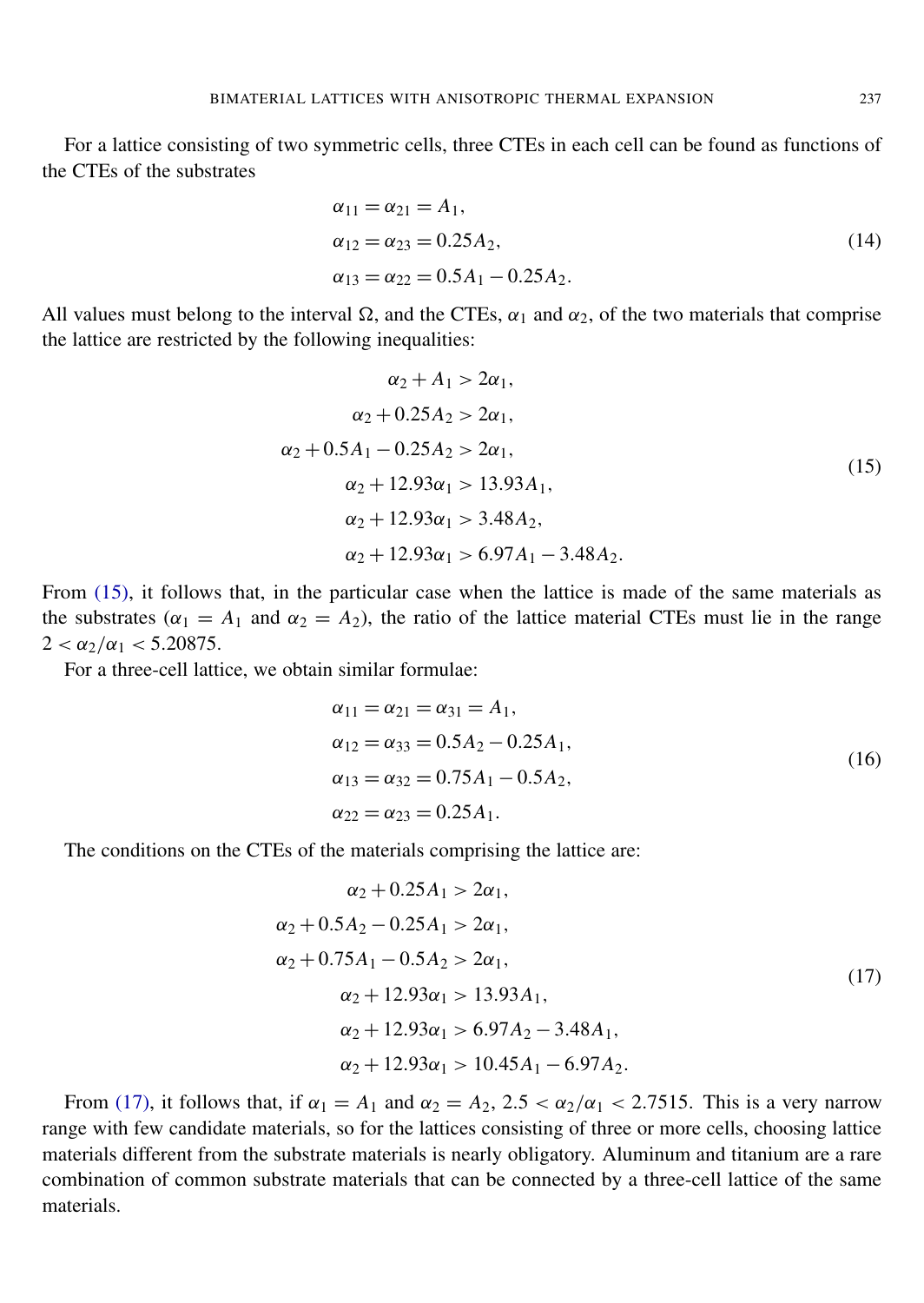If the lattice contains  $2n$  cells,  $n = 2, 3, 4, \ldots$ , and is symmetrical with respect to the vertical line passing through one of the bottom vertices (see the line of symmetry in [Figure 7\)](#page-10-0), the formulae for cells lying to the right of the symmetry line are

<span id="page-12-1"></span><span id="page-12-0"></span>
$$
\alpha_{i1} = A_1,
$$
  
\n
$$
\alpha_{i2} = 0.5i A_1 - 0.25(2i - 1)A_2,
$$
  
\n
$$
\alpha_{i3} = 0.25(2i - 1)A_2 - 0.5(i - 1)A_1,
$$
\n(18)

where  $i = 1, 2, ..., n$ .

The conditions for the lattice materials are

$$
\alpha_2 + A_1 > 2\alpha_1,
$$
  
\n
$$
\alpha_2 - 0.25A_2 + 0.5A_1 + 0.5i(A_2 - A_1) > 2\alpha_1,
$$
  
\n
$$
\alpha_2 + 12.93\alpha_1 > 13.93A_1,
$$
  
\n
$$
\alpha_2 + 12.93\alpha_1 + 6.97i(A_2 - A_1) > 3.48A_2.
$$
  
\n(19)

Two additional analogous conditions define the maximum number of cells that the lattice made of these materials can contain:

<span id="page-12-2"></span>
$$
n < \frac{2\alpha_2 + 0.5A_2 - 4\alpha_1}{A_2 - A_1},
$$
  
\n
$$
n < \frac{0.5A_2 + 0.14\alpha_2 + 1.86\alpha_1 - A_1}{A_2 - A_1}.
$$
 (20)

If we need to design a lattice of more complex shape or just a lattice without the vertical line of symmetry or consisting, for example, of an odd number of cells, the formulae for the cells' CTEs and the lattice-material selection can be obtained in similar way. If two substrates are connected by a one-row lattice with three cells or more, they also can be connected by a lattice containing two or more rows. This may be advantageous if a lattice possessing a particular ratio of width to height is preferable.

#### 5. General algorithm of lattice design

Assembling all the reasoning presented in the previous sections, this algorithm is effective for latticetailoring:

- <span id="page-12-4"></span>(1) Choose the initial number of cells in the lattice.
- (2) Using the formulae [\(14\),](#page-11-2) [\(16\),](#page-11-3) or [\(18\),](#page-12-0) find the CTEs  $\alpha_{ij}$  in all cells of the lattice as functions of the substrate CTEs *A*<sup>1</sup> and *A*2.
- (3) Choose the materials of the lattice accounting for the relations [\(15\),](#page-11-0) [\(17\),](#page-11-1) [\(19\),](#page-12-1) or [\(20\),](#page-12-2) and find the ratio  $\alpha_2/\alpha_1$ .
- <span id="page-12-3"></span>(4) Check the existence of solutions to equations [\(6\)](#page-5-2) at calculated values of normalized CTEs of the current cell  $\overline{\alpha_i}/\alpha_1 = \alpha_{ij}/\alpha_1$ ,  $i = 1, 2, 3$ , and the chosen ratio of  $\alpha_2/\alpha_1$ .
- (5) If the solution exists, find the skew angles of the current cell. Then repeat the previous step with the next cell of the lattice.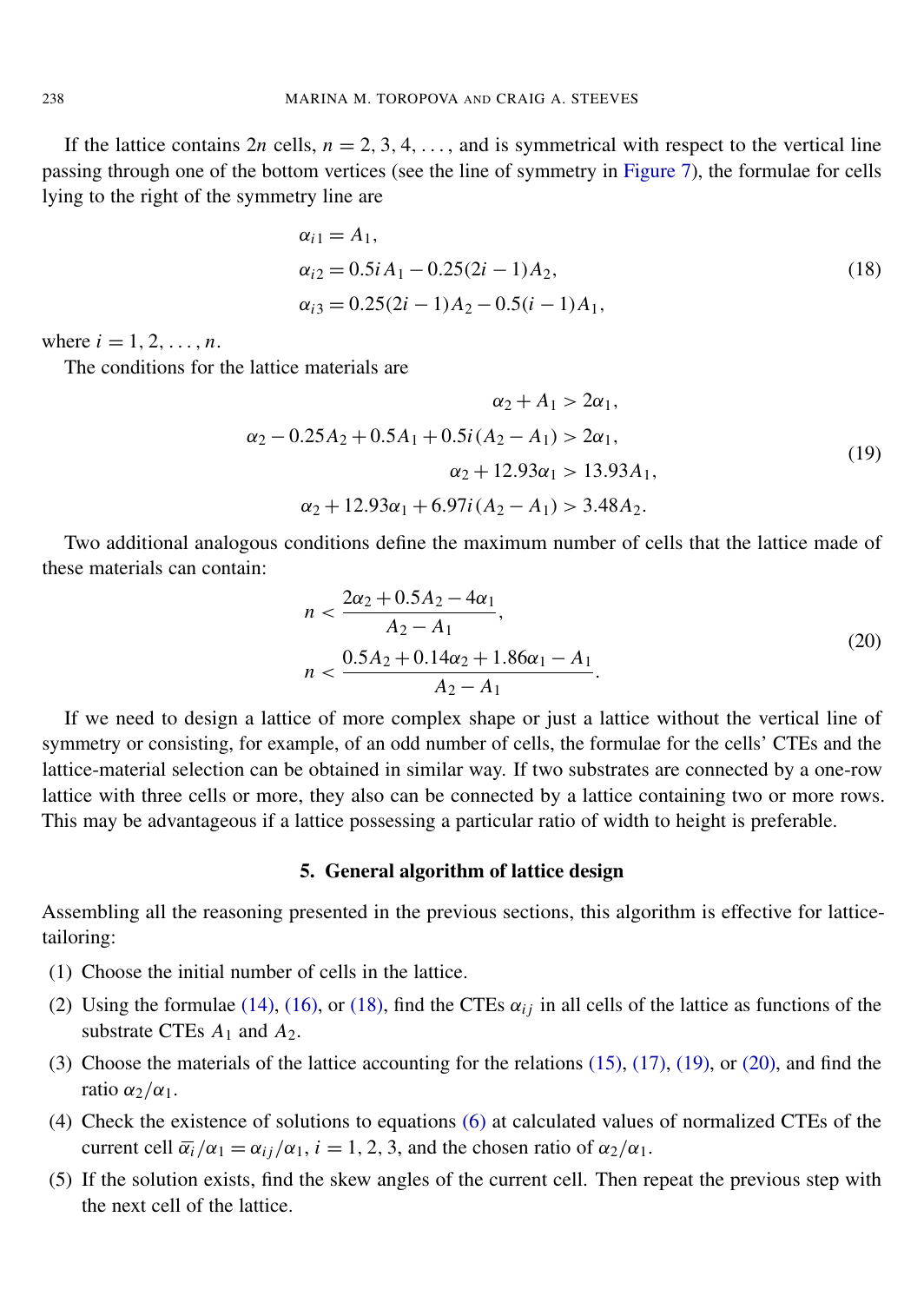- <span id="page-13-1"></span>(6) If the solution does not exist, there are three options:
	- (a) Choose lattice materials with a higher value of the ratio  $\alpha_2/\alpha_1$ .
	- (b) Use unequal negative skew angles adjacent to the cell members in order to provide a wider range of cell CTEs.
	- (c) Reduce the number of cells in the lattice.
- <span id="page-13-2"></span>(7) After Step  $(6)$ , repeat Step  $(4)$ .
- (8) The lattice design halts when this procedure is performed for all cells in the lattice. If the lattice can be successfully designed, it may be possible to increase the number of units cells and redesign the lattice, beginning at Step [\(1\).](#page-12-4)

<span id="page-13-4"></span>The initial number of lattice cells is determined heuristically, accounting for the geometry of the substrates and the difference between their CTEs. The larger the difference, the fewer cells the lattice can contain. [Problem 6](#page-16-0) from the next section will illustrate this. The final number of cells is determined through Step  $(6)(c)$  $(6)(c)$  in the design algorithm.



Figure 8. [Problem 1:](#page-13-3) Two-cell aluminum-titanium lattice to connect aluminum and titanium substrates.

#### 6. Examples

<span id="page-13-3"></span><span id="page-13-0"></span>Problem 1. This is an example of connecting titanium and aluminum substrates by a two-cell lattice made also of titanium and aluminum. So  $\alpha_1 = A_1 = 8.6$  ppm/C,  $\alpha_2 = A_2 = 22.2$  ppm/C, and  $\alpha_2/\alpha_1 = 2.58$ . For these values of  $\alpha_1$  and  $\alpha_2$ ,  $\Omega = [-0.581, 1.1135]$ . From [\(14\),](#page-11-2) we find  $\alpha_{11}/\alpha_1 = \alpha_{21}/\alpha_1 = A_1/\alpha_1 = 1$ ,  $\alpha_{12}/\alpha_1 = \alpha_{23}/\alpha_1 = 0.25A_2/\alpha_1 = 0.64535$ , and  $\alpha_{13}/\alpha_1 = \alpha_{23}/\alpha_1 = 0.5A_1/\alpha_1 - 0.25A_2 = -0.14535$ . All values of  $\alpha_{ij}$  belong to  $\Omega$ . Now using formulae [\(11\),](#page-6-0) the skew angles in the left cell can be calculated as  $t_1 = 0.0^\circ$ ,  $t_2 = 12.9^\circ$ , and  $t_3 = 27.1^\circ$  [\(Figure 8\)](#page-13-4).

In the problem of the two-cell lattice connecting titanium and aluminum substrates, the inequalities [\(15\)](#page-11-0) define a region of allowable values of  $\alpha_1$  and  $\alpha_2$ ; the region is plotted in [Figure 9.](#page-14-0) For this case, the third and fourth inequalities in [\(15\)](#page-11-0) are the strongest. Their intersection provides a minimum of  $\alpha_2 = 17.14$  ppm/C with corresponding  $\alpha_1 = 7.94$  ppm/C.

The utility of the lattice adapter can be illustrated by this example. For comparison, a bimetallic strip consisting of titanium and aluminum layers of the same thickness welded together and uniformly heated to 100<sup>°</sup>C will be bent due to thermal-expansion mismatch [\[Timoshenko 1925\]](#page-18-5). The maximum stress during heating of this bimetallic strip [\[Timoshenko 1925\]](#page-18-5) is 70.5 MPa. A pinned lattice adapter experiences no thermal distortion or thermal stress.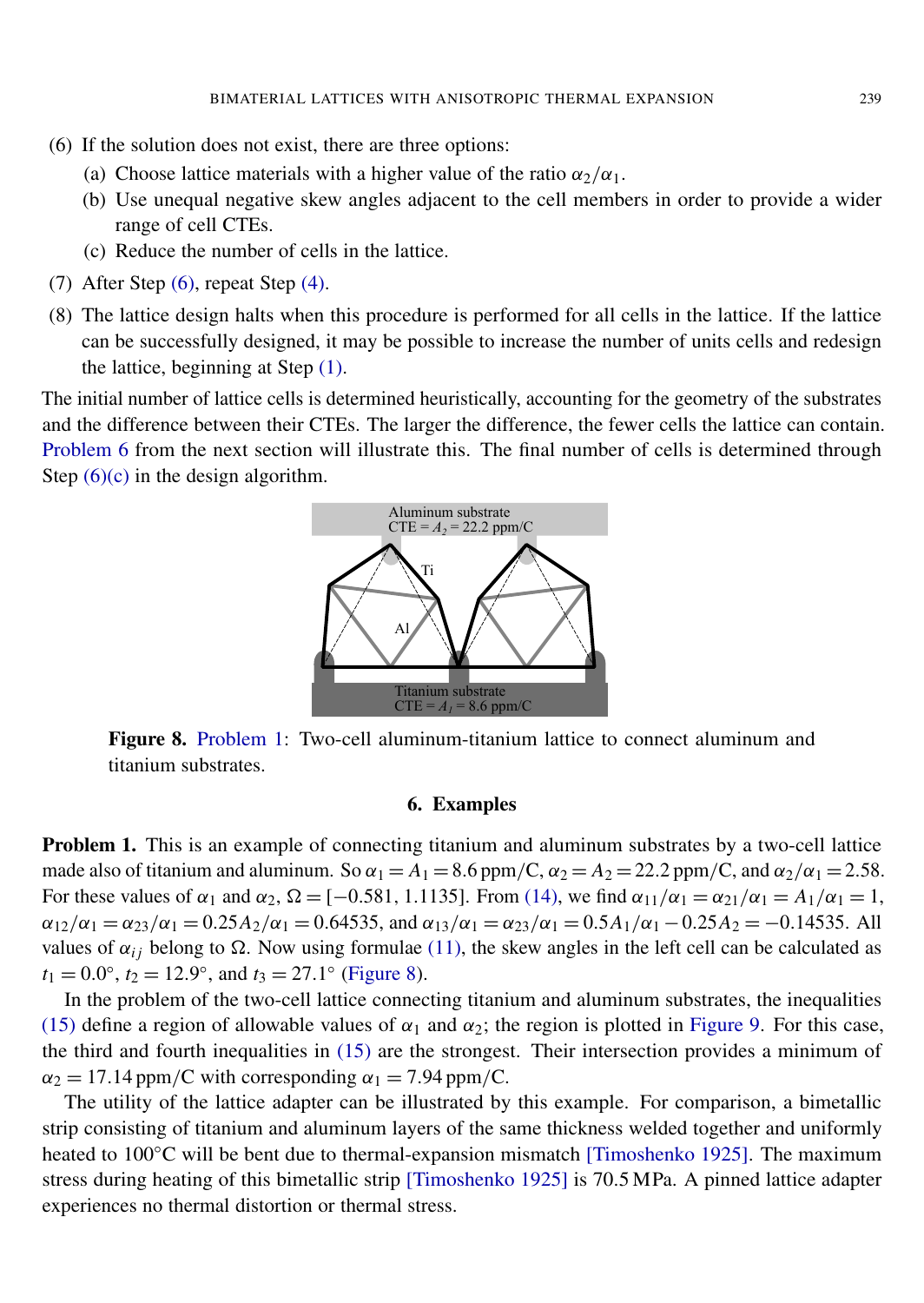<span id="page-14-0"></span>

Figure 9. [Problem 1:](#page-13-3) The white region indicates the ranges for the CTEs of the lattice materials that can be used to design the lattice for [Problem 1.](#page-13-3) The lines defining the allowable region are the inequalities in [\(15\).](#page-11-0) Note the difference in the scales of the two axes; for small or moderately large values of  $\alpha_1$ , large values of  $\alpha_2$  are implied.

<span id="page-14-3"></span><span id="page-14-2"></span><span id="page-14-1"></span>Problem 2. The same lattice materials can be used to connect other substrates that have CTEs that are more widely different, for example, zirconium and lead. In this case,  $A_1 = 5.7$  ppm/C and  $A_2 = 28$  ppm/C with  $\Omega = [-0.581, 1.1135]$ . Then  $\alpha_{11}/\alpha_1 = \alpha_{21}/\alpha_1 = A_1/\alpha_1 = 0.66279$ ,  $\alpha_{12}/\alpha_1 = \alpha_{23}/\alpha_1 = 0.25A_2/\alpha_1 = 0.25A_1/\alpha_1 = 0.25A_2/\alpha_1 = 0.25A_1/\alpha_1 = 0.25A_2/\alpha_1 = 0.25A_1/\alpha_1 = 0.25A_1/\alpha_1 = 0.25A_2/\alpha_1 = 0.25A_1/\alpha_1 = 0.25A_$ 0.81395, and  $\alpha_{13}/\alpha_1 = \alpha_{23}/\alpha_1 = 0.5A_1/\alpha_1 - 0.25A_2 = -0.48256$ . Again,  $\alpha_{ij}$  belong to  $\Omega$ . The skew angles for the left cell are  $t_1 = 12.71^\circ$ ,  $t_2 = 8.65^\circ$ , and  $t_3 = 30.48^\circ$  [\(Figure 10\)](#page-14-1). It is seen that skew angles of the lattice cells are greater than those from [Problem 1.](#page-13-3) We have allowed  $t_3 > 30°$  because these are the exterior sides of the lattice, and hence, there are no adjacent cells to cause interference. It does however make impossible the addition of further cells.



Figure 10. [Problem 2:](#page-14-2) Two-cell aluminum-titanium lattice to connect zirconium and lead substrates.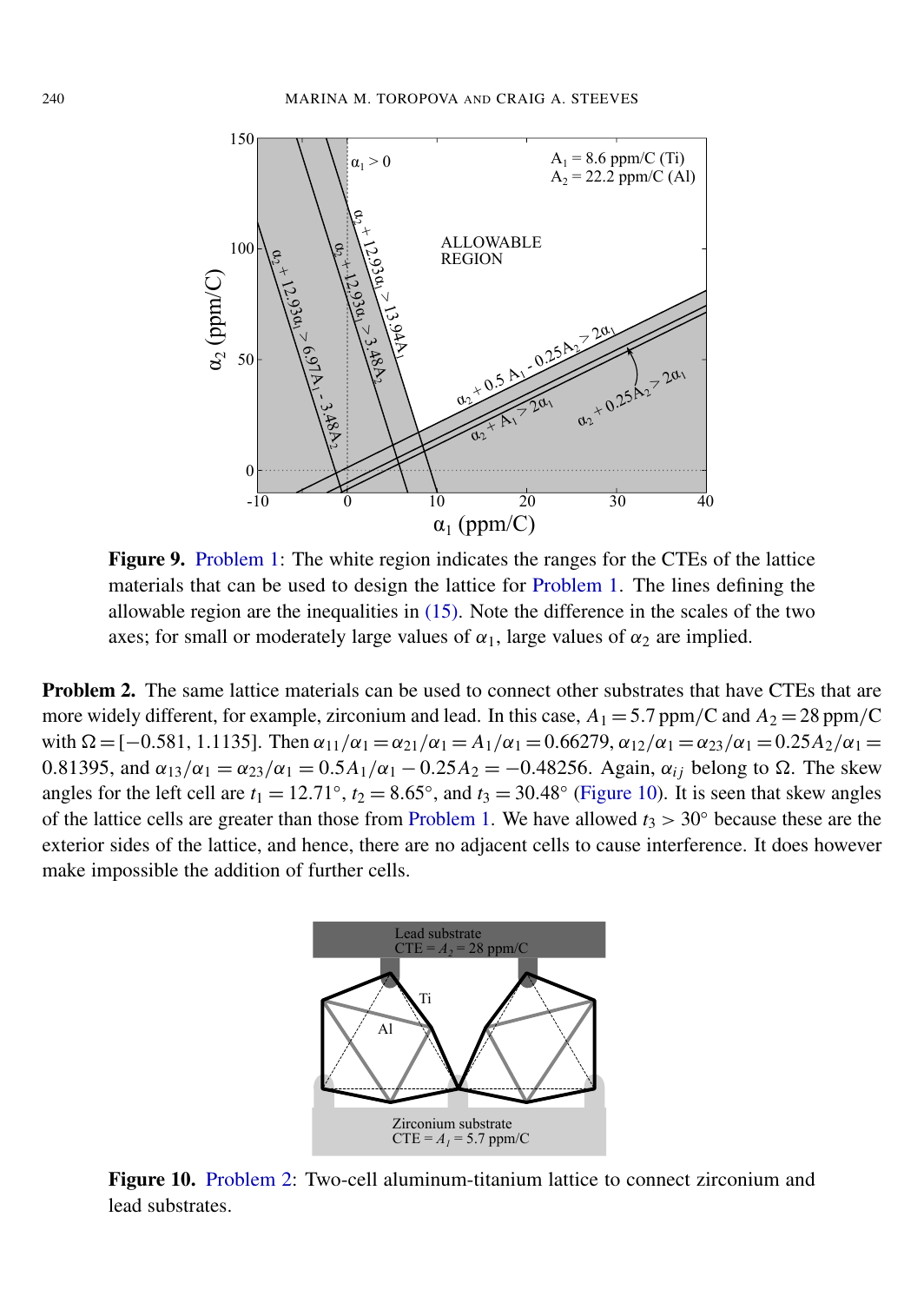<span id="page-15-1"></span>

Figure 11. [Problem 3:](#page-14-3) Two-cell lead-titanium lattice to connect zirconium and lead substrates.

Problem 3. We can connect the same substrates as in [Problem 2](#page-14-2) using other materials for the lattice, for example, titanium and lead. While these materials are unlikely candidates for lattice construction, their widely differing CTEs make them good example materials. In this case,  $\alpha_1 = 8.6$  ppm/C,  $\alpha_2 = 28.0$  ppm/C, and  $\alpha_2/\alpha_1 = 3.25$ .  $A_1$  and  $A_2$  and therefore the values of  $\alpha_{ij}$  have the same values as in [Problem 2.](#page-14-2) For this combination of lattice materials,  $\Omega = [-1.256, 1.162]$ . All values of  $\alpha_{ij}$  belong to  $\Omega$ . From formulae [\(11\),](#page-6-0) the skew angles in the left cell can be calculated as  $t_1 = 10.0^\circ$ ,  $t_2 = 6.5^\circ$ , and  $t_3 = 25.7^\circ$  [\(Figure 11\)](#page-15-1). In this lattice, the ratio  $\alpha_2/\alpha_1$  is greater than in the lattices of the previous problems, which is why the lattice cells are less skewed.

<span id="page-15-3"></span>Problem 4. In this problem, we design a three-cell aluminum-titanium lattice connecting aluminum and titanium substrates. It is possible because the ratio of CTEs of the substrates satisfies  $2.5 < \alpha_2/\alpha_1 < 2.7515$ . Using formulae [\(16\),](#page-11-3) we find  $\alpha_{11}/\alpha_1 = \alpha_{21}/\alpha_1 = \alpha_{31}/\alpha_1 = 1$ ,  $\alpha_{12}/\alpha_1 = \alpha_{33}/\alpha_1 = 1.04$ ,  $\alpha_{13}/\alpha_1 = \alpha_{32}/\alpha_1 =$  $-0.54$ , and  $\alpha_{22}/\alpha_1 = \alpha_{23}/\alpha_1 = 0.25$ . The skew angles for the first cell on the left are  $t_1 = 0.0^\circ$ ,  $t_2 = -3.0^\circ$ , and  $t_3 = 32.6^\circ$ . The skew angles for the second cell are  $t_1 = 0.0^\circ$ ,  $t_2 = 21.0^\circ$ , and  $t_3 = 21.0^\circ$  [\(Figure 12\)](#page-15-2). Here, although  $\alpha_2/\alpha_1 \in \Omega$ , this ratio is very close to the minimum boundary of  $\Omega$ . That is why  $t_3$  in the first cell on the left and  $t_2$  in last cell on the right are greater than  $30^\circ$ . In this case, it is admissible because these skew angles do not cause overlapping with adjoining lattice cells but force a limit to the number of cells in this lattice to be three.

<span id="page-15-2"></span><span id="page-15-0"></span>

Figure 12. [Problem 4:](#page-15-3) Three-cell titanium-aluminum lattice to connect titanium and aluminum substrates.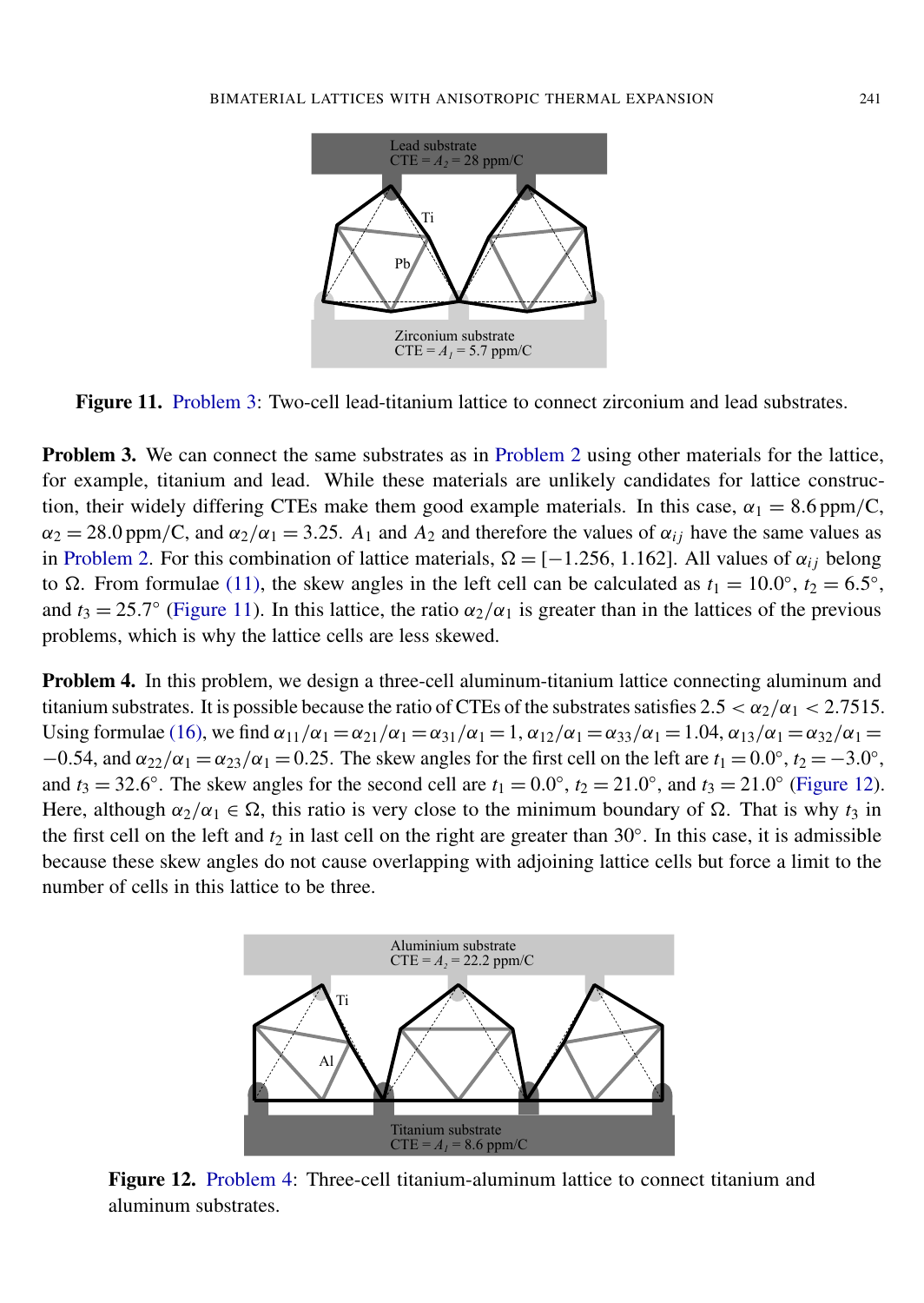

<span id="page-16-1"></span>Figure 13. [Problem 5:](#page-15-0) Three-cell titanium-aluminum lattice to connect titanium and lead substrates. The available range of thermal expansion is expanded by allowing the six skew angles to be independent.

Problem 5. Suppose there is a need to connect titanium and lead substrates by a three-cell titanium-aluminum lattice. From formulae [\(16\),](#page-11-3) we have  $\alpha_{11}/\alpha_1 = \alpha_{21}/\alpha_1 = \alpha_{31}/\alpha_1 = 1$ ,  $\alpha_{12}/\alpha_1 = \alpha_{33}/\alpha_1 =$ 1.375,  $\alpha_{13}/\alpha_1 = \alpha_{32}/\alpha_1 = -0.875$ , and  $\alpha_{22}/\alpha_1 = \alpha_{23}/\alpha_1 = 0.25$ . For the chosen lattice materials,  $\Omega = [-0.581, 1.1135]$ . As we can see,  $\alpha_{12}/\alpha_1 = \alpha_{33}/\alpha_1 \notin \Omega$  and  $\alpha_{13}/\alpha_1 = \alpha_{32}/\alpha_1 \notin \Omega$ . To overcome this for  $\alpha_{12}/\alpha_1$ , we can use negative nonsymmetric skew angles  $\theta_3 \neq \theta_4$ , and for  $\alpha_{13}/\alpha_1$ , we can use symmetric angles greater than 30°; this will not lead to the overlapping of the cells because these skew angles are adjacent to the external sides of the lattice. The skew angles for the second cell are the same as in [Problem 4.](#page-15-3) The solution for the first cell on the left is not unique; for example, the skew angles that satisfy [\(6\)](#page-5-2) may be  $\theta_1 = \theta_2 = 0.0^\circ$ ,  $\theta_3 = -30.0^\circ$ ,  $\theta_4 = -6.2^\circ$ , and  $\theta_5 = \theta_6 = 35.3^\circ$ . [Figure 13](#page-16-1) is a sketch of the lattice.

<span id="page-16-0"></span>**Problem 6.** If the substrate materials have CTEs that are relatively similar  $(A_2/A_1 \leq 2)$ , we can design a lattice consisting of four cells and more. For example, suppose we would like to connect titanium  $(A_1 = 8.6$  ppm/C) and stainless-steel  $(A_2 = 17.3$  ppm/C) substrates with an aluminum-titanium lattice. For such materials, the maximum total number of cells in the lattice according to inequalities [\(20\)](#page-12-2) is 4. Using formulae [\(18\),](#page-12-0) we have  $\alpha_{11}/\alpha_1 = \alpha_{21}/\alpha_1 = 1$ ,  $\alpha_{12}/\alpha_1 = 0.5A_1/\alpha_1 - 0.25A_2/\alpha_1 = 0.03$ ,  $\alpha_{13}/\alpha_1 = 0.03$  $0.25A_2/\alpha_1 = 0.5$ ,  $\alpha_{22}/\alpha_1 = A_1/\alpha_1 - 0.75A_2/\alpha_1 = -0.5$ , and  $\alpha_{23}/\alpha_1 = 0.75A_2/\alpha_1 - 0.5A_1/\alpha_1 = 1.0$ . Now, using [\(11\),](#page-6-0) for Cell 1,  $t_1 = 0.0^\circ$ ,  $t_2 = 24.6^\circ$ , and  $t_3 = 16.1^\circ$ . For Cell 2,  $t_1 = 0.0^\circ$ ,  $t_2 = 32.0^\circ$ , and  $t_3 = 0.0^\circ$  [\(Figure 14\)](#page-16-2). Two other cells are symmetric with respect to the vertical line passing through the middle of the lattice. Note that, if the second substrate is made from ferritic stainless steel with CTE  $A_2 = 9.9$  ppm/C, then the maximum number of the cells in the lattice would be 22.



<span id="page-16-2"></span>Figure 14. [Problem 6:](#page-16-0) Four-cell aluminum-titanium lattice for stainless steel and titanium substrates.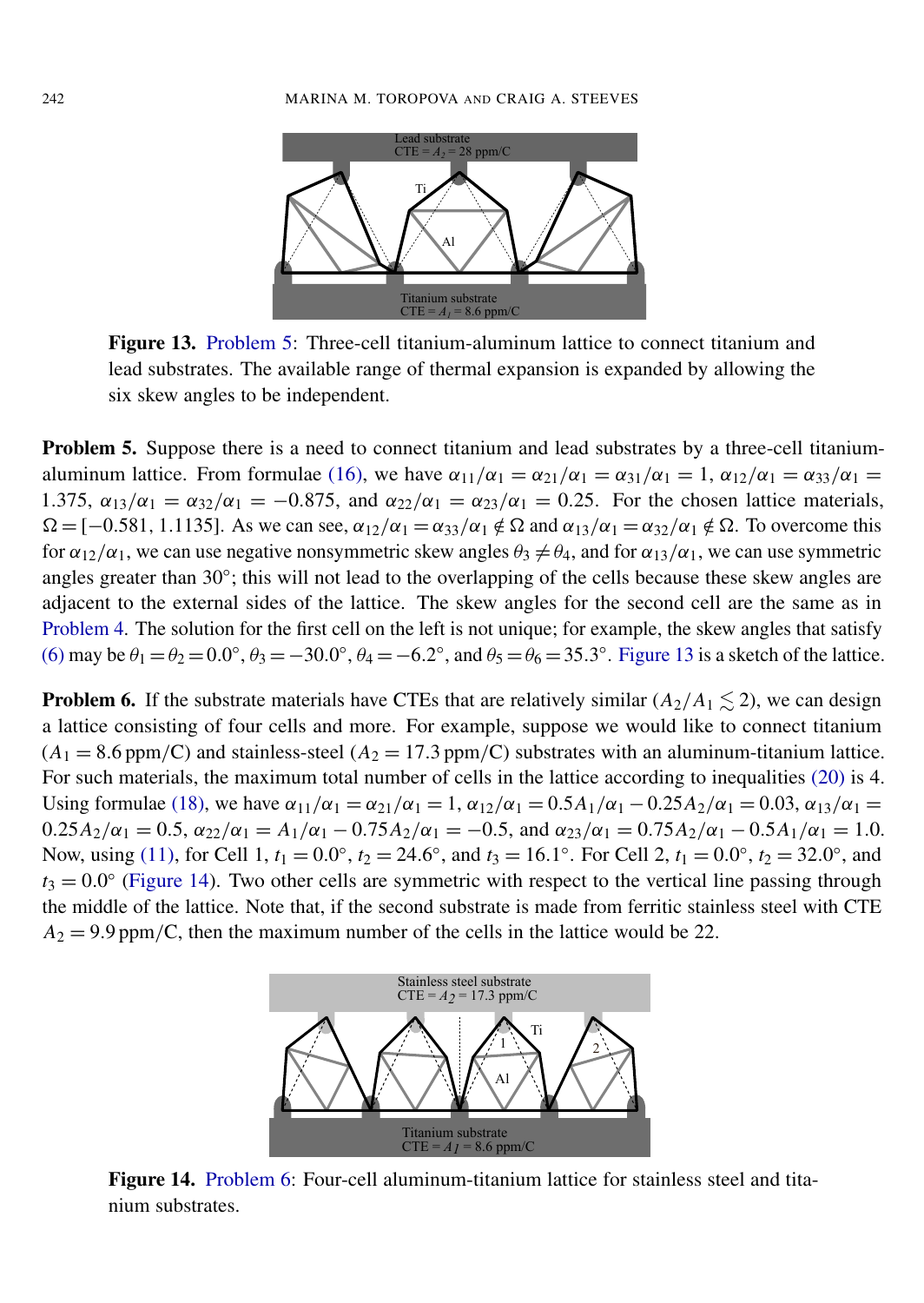The solutions to the problems considered above show that, the more the substrates' CTEs differ, the more the lattice cells are skewed. On the other hand, the higher the ratio of CTEs of the lattice materials, the less the cells of the lattice are skewed. Also, different skew angles adjacent to the same side of the cell can provide a wider range of CTEs compared to corresponding skew angles equal to each other.

#### 7. Conclusion

The anisotropic planar lattices described in this paper provide a structural option for connecting materials with differing CTEs without generating thermal stresses during temperature excursions. Each cell is composed of internal and external triangles made of materials with different CTEs and pin-connected at three locations. The internal triangle is regular whereas the external triangle is deformed with varying skew angles. As a consequence of the variation in skew angles in a single cell, the cells have anisotropic CTEs. Combining cells with anisotropic CTEs into a pin-jointed lattice provides the capability to achieve desirable, and differing, CTEs on the bottom and top edges of the lattice. Such lattices can therefore be used as transition elements between two parts of a structure (substrates) with different CTEs, and as a result, the whole structure will be free of thermal stresses. Additionally, these lattices are relatively stiff; the isotropic variants are nearly optimally stiff for a structure of this nature [\[Steeves et al. 2007\]](#page-18-4). Alternative options for adapters for thermal mismatch mitigation either induce thermal stresses and curvatures or are very compliant.

The design strategy described herein provides a systematic process for choosing the geometric configuration of a single-row lattice that connects substrates of known materials. In particular, guidance on the choice of the materials that would be appropriate to connect the substrates is given, based upon the CTEs of the substrate materials. The design process for single rows of lattice can be extended to multiple rows if that provides a preferable aspect ratio for the adapter. A key limitation to this lattice system is that there are stringent limits on the maximum number of cells that can be used. As the difference between the substrate CTEs increases, the maximum number of lattice cells is reduced because the total deflections that must be accommodated increase with lattice length. An option for mitigating this limitation is to use multirow lattices and permit rotation of the lattice cells. Such topics are the subject of ongoing research.

#### References

- <span id="page-17-5"></span>[Berger et al. 2011] J. Berger, C. Mercer, R. M. McMeeking, and A. G. Evans, ["The design of bounded biomaterial lattices that](http://dx.doi.org/10.1111/j.1551-2916.2011.04503.x) [combine low thermal expansion with high stiffness",](http://dx.doi.org/10.1111/j.1551-2916.2011.04503.x) *J. Am. Ceram. Soc.* 94:S1 (2011), S42–S54.
- <span id="page-17-0"></span>[Dang 2008] C. H. Dang, ["Coefficient of thermal expansion adaptor",](http://www.google.com/patents/US20080160274) US Patent No. 2008/0160274 A1, 2008, Available at http://www.google.com/patents/US20080160274.
- <span id="page-17-6"></span>[Gdoutos et al. 2013] E. Gdoutos, A. A. Shapiro, and C. Daraio, ["Thin and thermally stable periodic metastructures",](http://dx.doi.org/10.1007/s11340-013-9748-z) *Exp. Mech.* 53:9 (2013), 1735–1742.
- <span id="page-17-2"></span>[Gibiansky and Torquato 1997] L. V. Gibiansky and S. Torquato, ["Thermal expansion of isotropic multiphase composites and](http://dx.doi.org/10.1016/S0022-5096(96)00129-9) [polycrystals",](http://dx.doi.org/10.1016/S0022-5096(96)00129-9) *J. Mech. Phys. Solids* 45:7 (1997), 1223–1252.
- <span id="page-17-3"></span>[Jefferson et al. 2009] G. Jefferson, T. A. Parthasarathy, and R. Kerans, ["Tailorable thermal expansion hybrid structures",](http://dx.doi.org/10.1016/j.ijsolstr.2009.01.023) *Int. J. Solids Struct.* 46:11–12 (2009), 2372–2387.
- <span id="page-17-1"></span>[Lakes 1996] R. S. Lakes, ["Cellular solid structures with unbounded thermal expansion",](http://link.springer.com/article/10.1007%2FBF00275406) *J. Mater. Sci. Lett.* 15:6 (1996), 475–477.
- <span id="page-17-4"></span>[Lehman and Lakes 2013] J. Lehman and R. S. Lakes, ["Stiff lattices with zero thermal expansion and enhanced stiffness via](http://dx.doi.org/10.1007/s10999-012-9210-x) [rib cross section optimization",](http://dx.doi.org/10.1007/s10999-012-9210-x) *Int. J. Mech. Mater. Des.* 9:3 (2013), 213–225.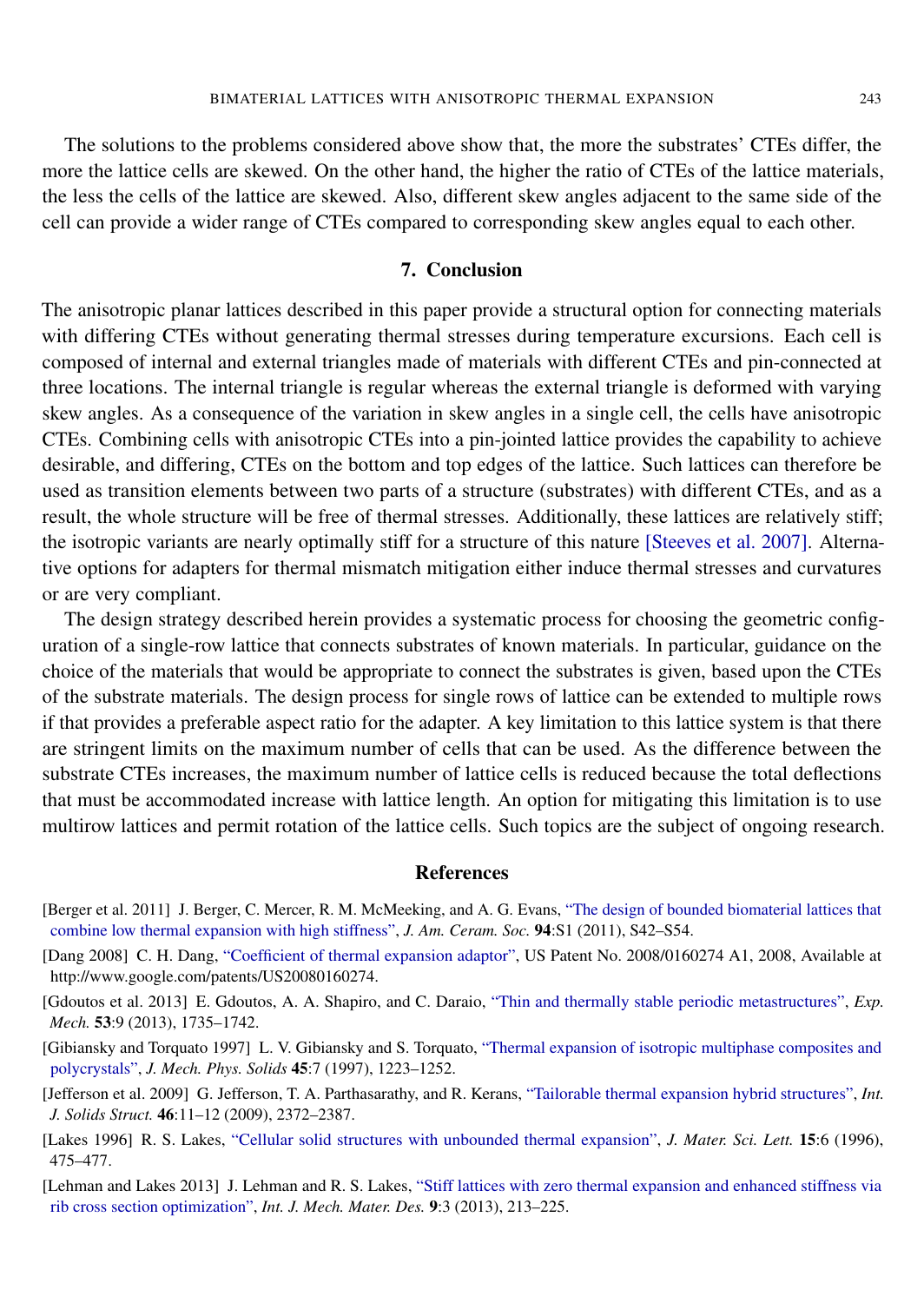- <span id="page-18-2"></span>[Sigmund and Torquato 1996] O. Sigmund and S. Torquato, ["Composites with extremal thermal expansion coefficients",](http://dx.doi.org/10.1063/1.117961) *Appl. Phys. Lett.* 69:21 (1996), 3203–3205.
- <span id="page-18-3"></span>[Sigmund and Torquato 1997] O. Sigmund and S. Torquato, ["Design of materials with extreme thermal expansion using a](http://dx.doi.org/10.1016/S0022-5096(96)00114-7) [three-phase topology optimization method",](http://dx.doi.org/10.1016/S0022-5096(96)00114-7) *J. Mech. Phys. Solids* 45:6 (1997), 1037–1067.
- <span id="page-18-4"></span>[Steeves et al. 2007] C. A. Steeves, S. L. dos Santos e Lucato, M. He, E. Antinucci, J. W. Hutchinson, and A. G. Evans, ["Concepts for structurally robust materials that combine low thermal expansion with high stiffness",](http://dx.doi.org/10.1016/j.jmps.2007.02.009) *J. Mech. Phys. Solids* 55:9 (2007), 1803–1822.
- <span id="page-18-5"></span>[Timoshenko 1925] S. P. Timoshenko, ["Analysis of bi-metal thermostats",](http://dx.doi.org/10.1364/JOSA.11.000233) *J. Opt. Soc. Am.* 11:3 (1925), 233–255.
- <span id="page-18-0"></span>[Yousefiani et al. 2009a] A. Yousefiani, J. M. Comfort, J. G. Vollmer, and M. L. Hand, ["Joined composite structures with](http://www.google.com/patents/US20090266870) [a graded coefficient of thermal expansion for extreme environment applications",](http://www.google.com/patents/US20090266870) US Patent No. 2009/0266870 A1, 2009, Available at http://www.google.com/patents/US20090266870.
- <span id="page-18-1"></span>[Yousefiani et al. 2009b] A. Yousefiani, J. G. Vollmer, M. L. Hand, and J. M. Comfort, ["Built-up composite structures with](http://www.google.com/patents/US20090269497) [a graded coefficient of thermal expansion for extreme environment applications",](http://www.google.com/patents/US20090269497) US Patent No. 2009/0269497 A1, 2009, Available at http://www.google.com/patents/US20090269497.
- Received 13 Dec 2013. Revised 7 Feb 2014. Accepted 25 Mar 2014.

MARINA M. TOROPOVA: [toropova@utias.utoronto.ca](mailto:toropova@utias.utoronto.ca) Institute for Aerospace Studies, University of Toronto, 4925 Dufferin Street, Toronto, ON M4H 5T6, Canada

CRAIG A. STEEVES: [csteeves@utias.utoronto.ca](mailto:csteeves@utias.utoronto.ca) Institute for Aerospace Studies, University of Toronto, 4925 Dufferin Street, Toronto, ON M4H 5T6, Canada

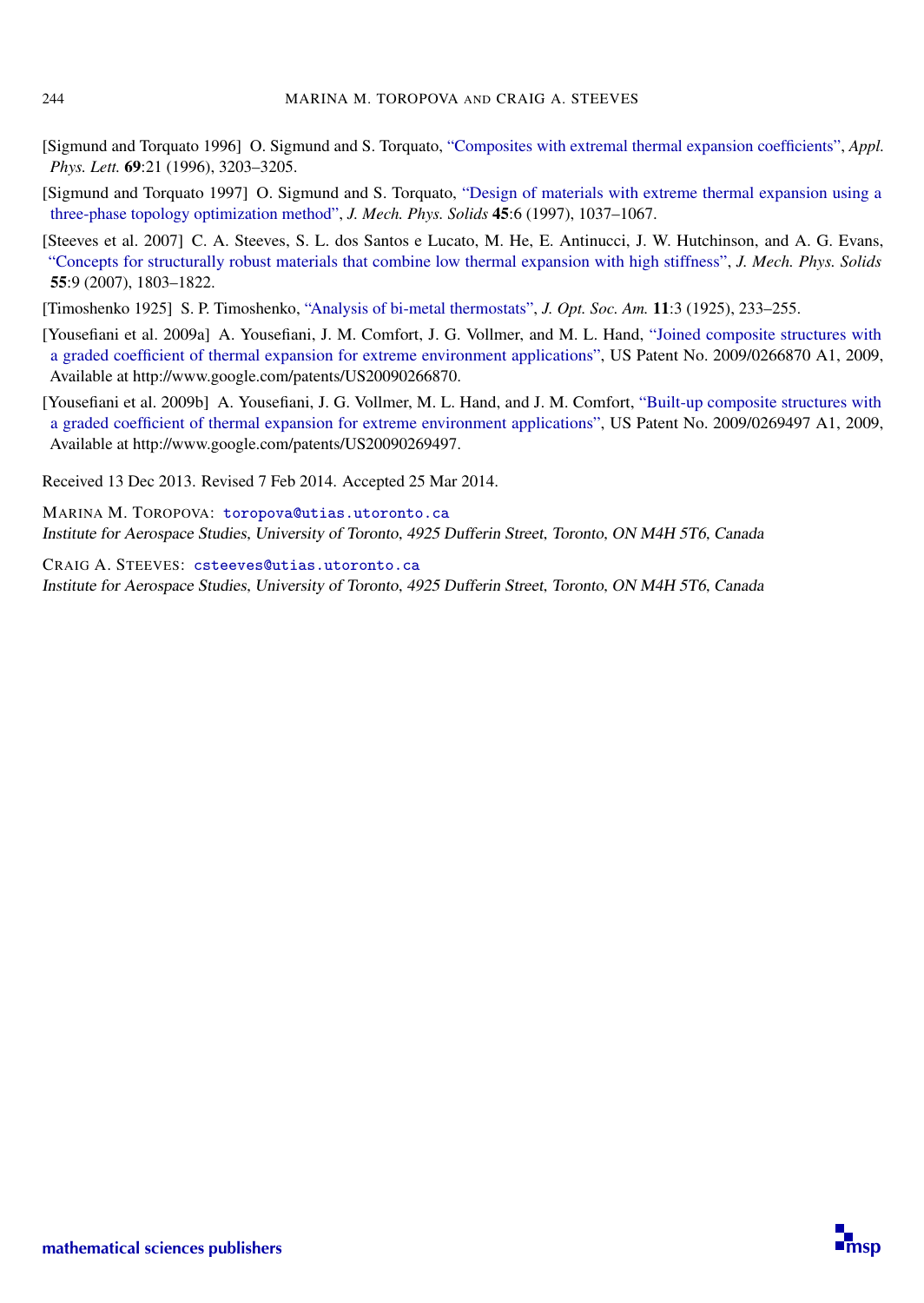### JOURNAL OF MECHANICS OF MATERIALS AND STRUCTURES

#### [msp.org/jomms](http://msp.org/jomms/)

Founded by Charles R. Steele and Marie-Louise Steele

#### EDITORIAL BOARD

| ADAIR R. AGUIAR        | University of São Paulo at São Carlos, Brazil   |
|------------------------|-------------------------------------------------|
| <b>KATIA BERTOLDI</b>  | Harvard University, USA                         |
| DAVIDE BIGONI          | University of Trento, Italy                     |
| <b>IWONA JASIUK</b>    | University of Illinois at Urbana-Champaign, USA |
| THOMAS J. PENCE        | Michigan State University, USA                  |
| YASUHIDE SHINDO        | Tohoku University, Japan                        |
| <b>DAVID STEIGMANN</b> | University of California at Berkeley            |
|                        |                                                 |

#### ADVISORY BOARD

| J. P. CARTER      | University of Sydney, Australia                 |
|-------------------|-------------------------------------------------|
| R. M. CHRISTENSEN | Stanford University, USA                        |
| G. M. L. GLADWELL | University of Waterloo, Canada                  |
| D. H. HODGES      | Georgia Institute of Technology, USA            |
| J. HUTCHINSON     | Harvard University, USA                         |
| C. Hwu            | National Cheng Kung University, Taiwan          |
| B. L. KARIHALOO   | University of Wales, UK                         |
| Y. Y. KIM         | Seoul National University, Republic of Korea    |
| Z. Mroz           | Academy of Science, Poland                      |
| D. PAMPLONA       | Universidade Católica do Rio de Janeiro, Brazil |
| M. B. RUBIN       | Technion, Haifa, Israel                         |
| A. N. SHUPIKOV    | Ukrainian Academy of Sciences, Ukraine          |
| T. TARNAI         | University Budapest, Hungary                    |
| F.Y.M.WAN         | University of California, Irvine, USA           |
| P. WRIGGERS       | Universität Hannover, Germany                   |
| W. YANG           | Tsinghua University, China                      |
| F. ZIEGLER        | Technische Universität Wien, Austria            |
|                   |                                                 |
|                   |                                                 |

PRODUCTION [production@msp.org](mailto:production@msp.org)

SILVIO LEVY Scientific Editor

Cover photo: Mando Gomez, [www.mandolux.com](http://www.mandolux.com)

See [msp.org/jomms](http://msp.org/jomms/) for submission guidelines.

JoMMS (ISSN 1559-3959) at Mathematical Sciences Publishers, 798 Evans Hall #6840, c/o University of California, Berkeley, CA 94720-3840, is published in 10 issues a year. The subscription price for 2014 is US \$555/year for the electronic version, and \$710/year (+\$60, if shipping outside the US) for print and electronic. Subscriptions, requests for back issues, and changes of address should be sent to MSP.

JoMMS peer-review and production is managed by EditFLOW® from Mathematical Sciences Publishers.

PUBLISHED BY **n** [mathematical sciences publishers](http://msp.org/) nonprofit scientific publishing <http://msp.org/>

© 2014 Mathematical Sciences Publishers